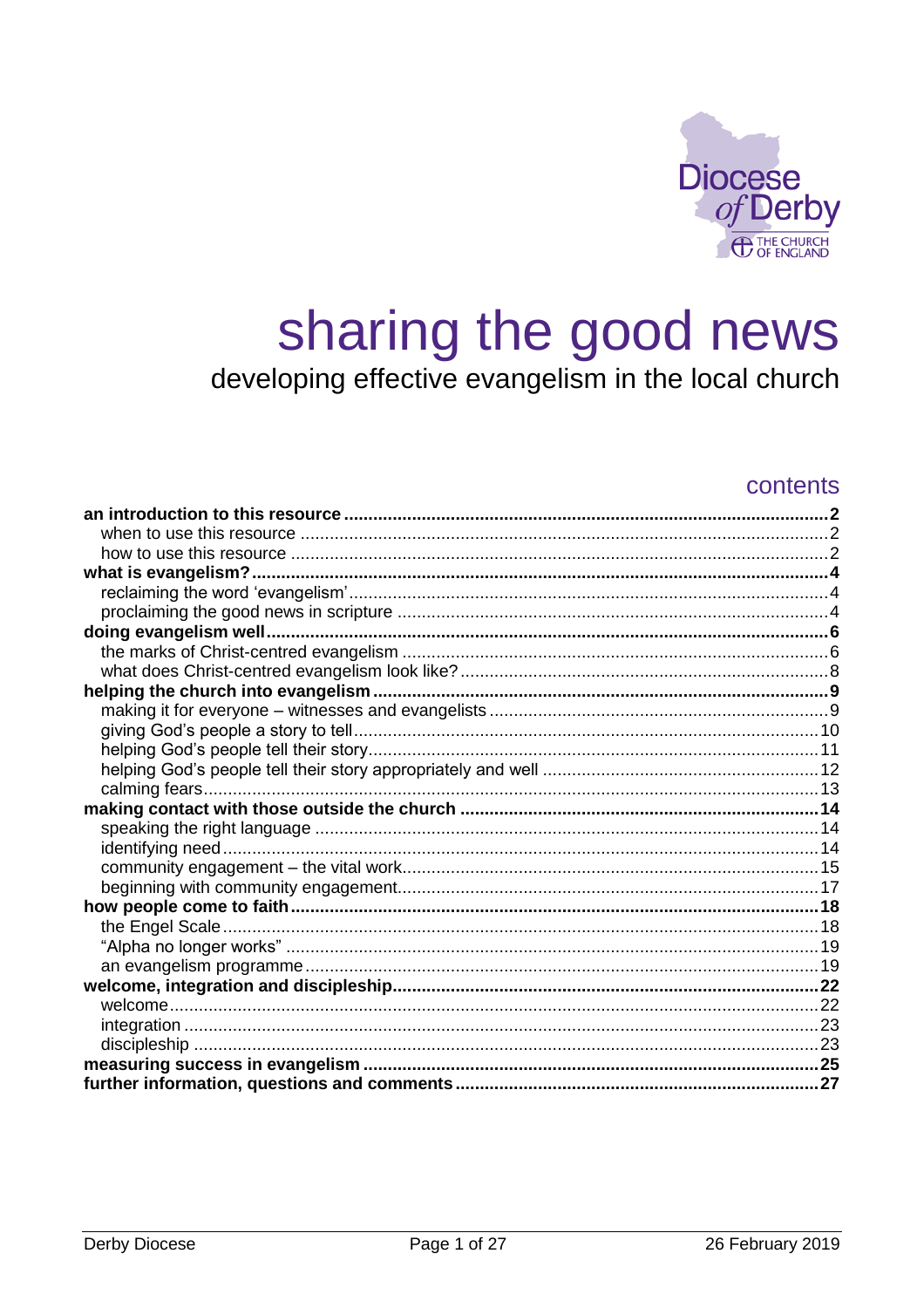## an introduction to this resource

<span id="page-1-0"></span>The purpose of this resources is to help any church to think through the issues surrounding how they do evangelism. It is designed to be used primarily by the leadership team of a church.

#### *who is our leadership team?*

The leadership team of a church usually means the incumbent alongside the PCC, but this isn't always the case. There might be a separate leadership team or standing committee, or it might include the PCC plus others, such as readers, other staff or those who oversee ministries.

Whoever they are, the leadership team will be the 'influencers' – those who help the church move forward together in the direction that God is calling. Because each church is different, you should decide who your leadership team is.

#### *but we don't have a vicar*

Just because a church doesn't have a vicar, it doesn't mean that it doesn't have a leadership team. Every church has a PCC! If the church is in vacancy, or is without an incumbent for other reasons, the PCC can still usefully work through this resource together.

Sharing the Good News with those outside the church is central to God's calling for us, and so it's unlikely that any new incumbent is going to say it was a waste of time. It may even help that new incumbent to see how best to take the church forward.

### <span id="page-1-1"></span>when to use this resource

This resource can be used at any time to help a church think about evangelism. It can help if you don't really like the word 'evangelism' and what it means to you, if you're only just thinking about how you do evangelism as a church, or if you've been doing this kind of thing for a while and simply want to reflect on it.

It fits in very well with the Mission Action Planning (MAP) for Derby Diocese process, which helps churches to become growing, healthy churches that reflect the purpose and character that God intends for them. If you'd like to know more about MAP for Derby Diocese and how it can help you, then get in touch with the Mission and Ministry Team at Church House, who will be more than happy to help you.

### <span id="page-1-2"></span>how to use this resource

The resource is designed to be worked through by the leadership team together, thinking and praying through the areas it touches on, reflecting and discussing the issues it raises, and deciding together about how the church should respond to those issues. How that is done is up to you. You might set aside time in a series of PCC meetings, hold some separate evening sessions or even plan an away day.

Once you have worked through the resource together, you will have a range of ways in which you feel God is asking you to respond to the issues that it has raised. The next stage is to form those into an action plan, being clear on who will do what and when, and ensuring that you have all the support and help you need. Whether this forms a part of your MAP (see above) or is a separate plan, it's essential to ensure that what you discover isn't just talked about.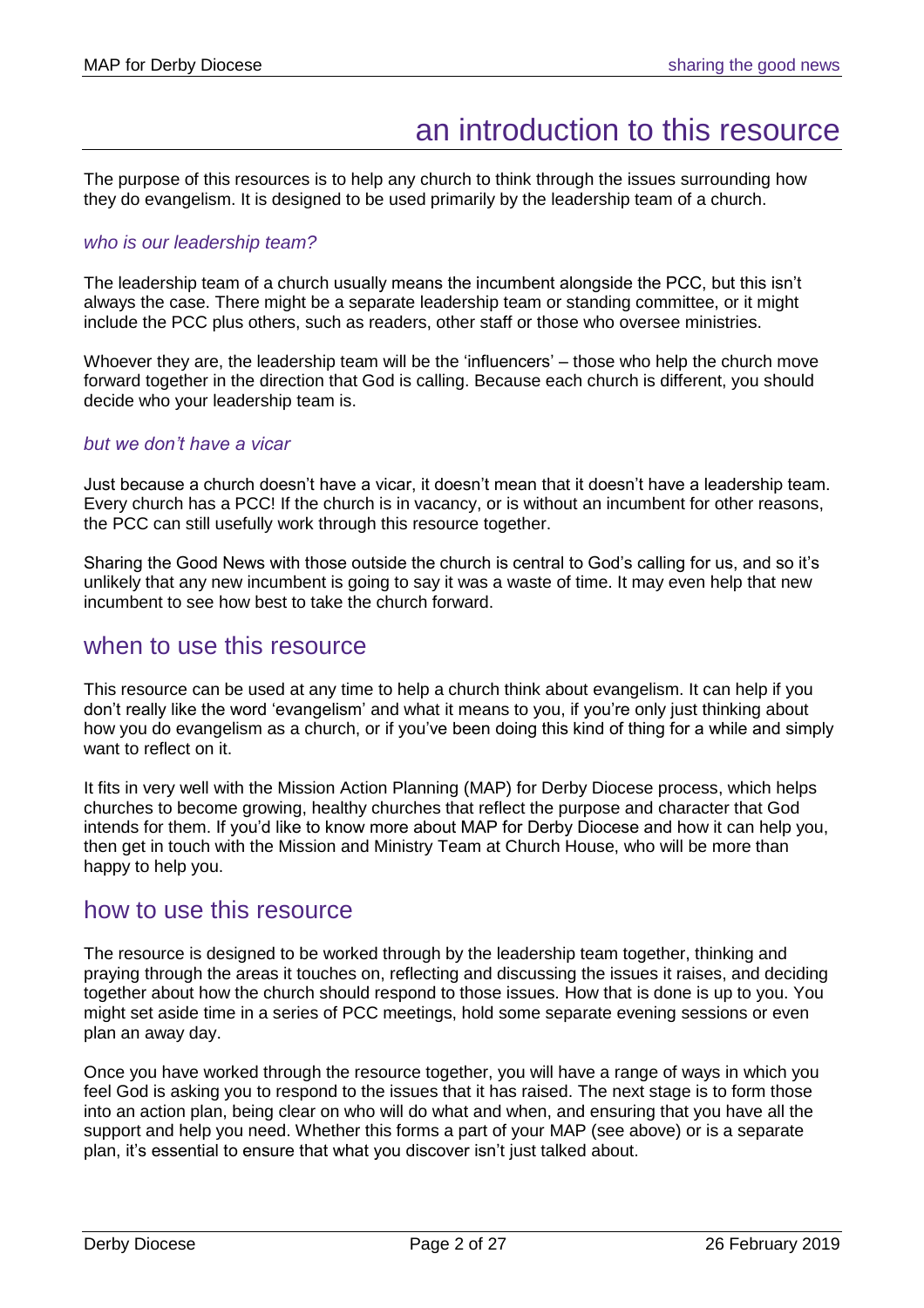Each section starts with some input. It's helpful if the leadership team can read through and think about this input before they meet to think about it together. Following on from that will be a range of ideas for discussion, reflection and activities that can help the leadership team to engage with the input that they have read.

#### *navigating the resource*

We use symbols to denote these different ways in which you will engage with the resource:



**Input** Some information for the leadership to consider.



**Discussion** An issue or topic to discuss together as a leadership team.



**Reflection** Questions or issues for the leadership team to reflect on and pray about.



**Action** An activity or a task for the leadership team to have a go at.



**Information** Something that may be helpful for the leadership to know about.

In addition, key points are highlighted in a box, like this:

*Evangelism is what we do when we proclaim the Good News of Jesus Christ and the Kingdom of God in the world.*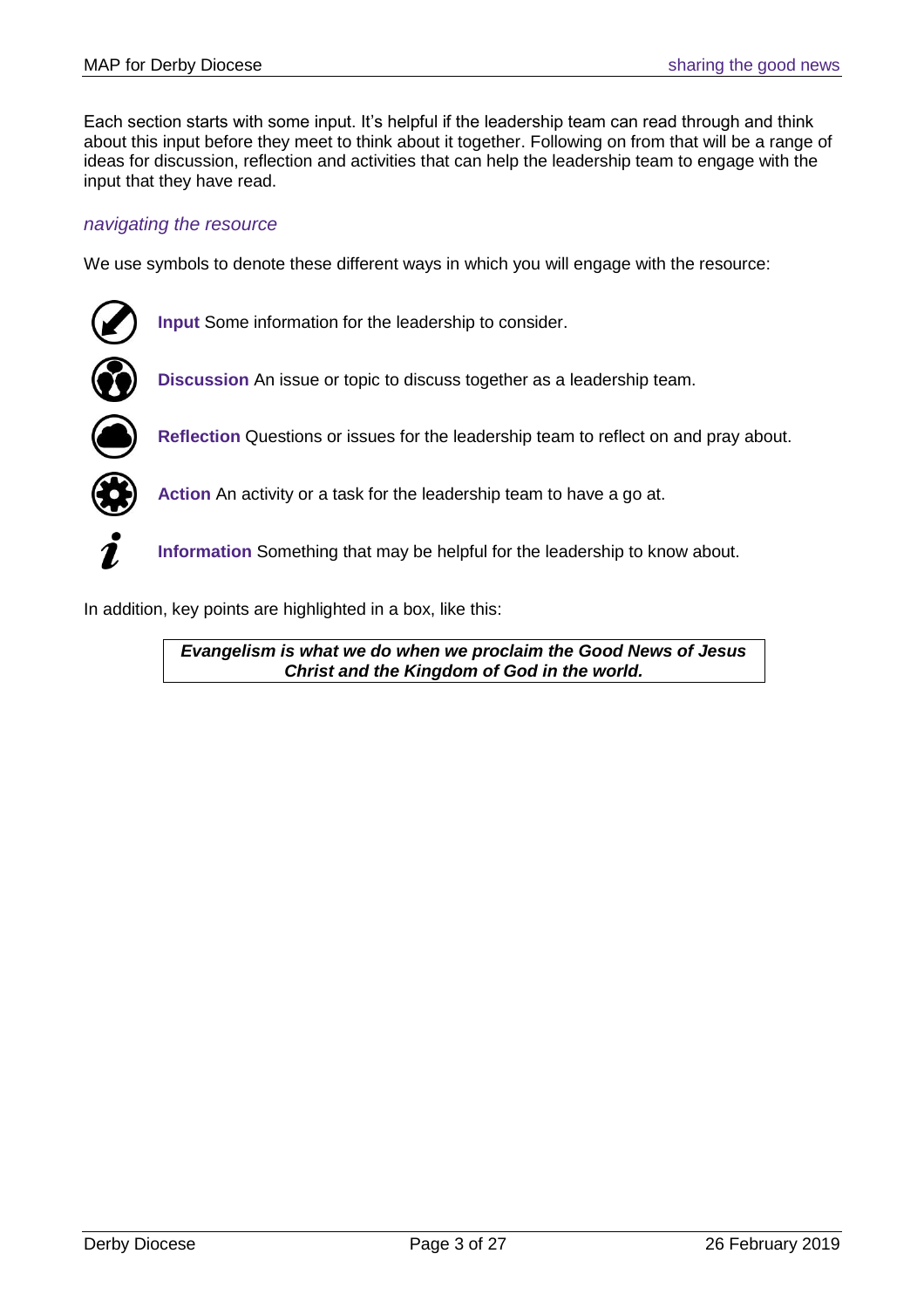## what is evangelism?

<span id="page-3-1"></span><span id="page-3-0"></span>reclaiming the word 'evangelism'



There are a lot of fears and misconceptions around the word 'evangelism'. For many, it conjures up unhelpful images of pushy people with large floppy Bibles and megaphones in town centres, or of teams of people going out with handfuls of tracts to knock on doors. For others, the word comes with certain associations and assumptions:

- "Evangelism is for evangelicals I'm not an evangelical, so it's not for me."
- "Evangelism is intrusive and manipulative and erodes freedom of choice."
- "People aren't interested in hearing about Jesus, and we're likely to offend."
- "Evangelism is only for those who are gifted in it."

Sometimes, therefore, people are uncomfortable with the word and so we try to use other ways to express the same thing. The trouble is, no one has really come up with another word that means the same thing. Instead, it is perhaps worth reclaiming what the word truly means. The word 'evangelism' comes the Greek word *euangelion*; someone who brings good news. Our word for 'angel' comes from the same root. The verb form, *euangelizo*, therefore means 'to bring good news'. It's related closely in the New Testament to the word *kerusso* – to proclaim. In other words, the word evangelism simply means, 'to proclaim the good news' (and when we're talking about the context of the New Testament, that good news is the Good News of Jesus Christ).

> *Evangelism is what we do when we proclaim the Good News of Jesus Christ and the Kingdom of God in the world.*



If you have been uncomfortable with the word 'evangelism', reflect and pray honestly about where that discomfort comes from for you.



- 1. What images, thoughts and feelings does the word 'evangelism' conjure up for you?
- 2. What experiences in your life has shaped your reaction to the word 'evangelism'?
- 3. Do you think people in your church might have similar thoughts and feelings, and if so, how might you help them as a leadership team to overcome them?

### <span id="page-3-2"></span>proclaiming the good news in scripture



Proclaiming the Good News was central to the mission of Jesus during his time on earth. We see it in his declaration in the temple in Nazareth (Lk 4.18-19) and his intent for the surrounding towns and cities (Lk 4.43). He made good on his promise – everywhere he went, Jesus 'proclaimed the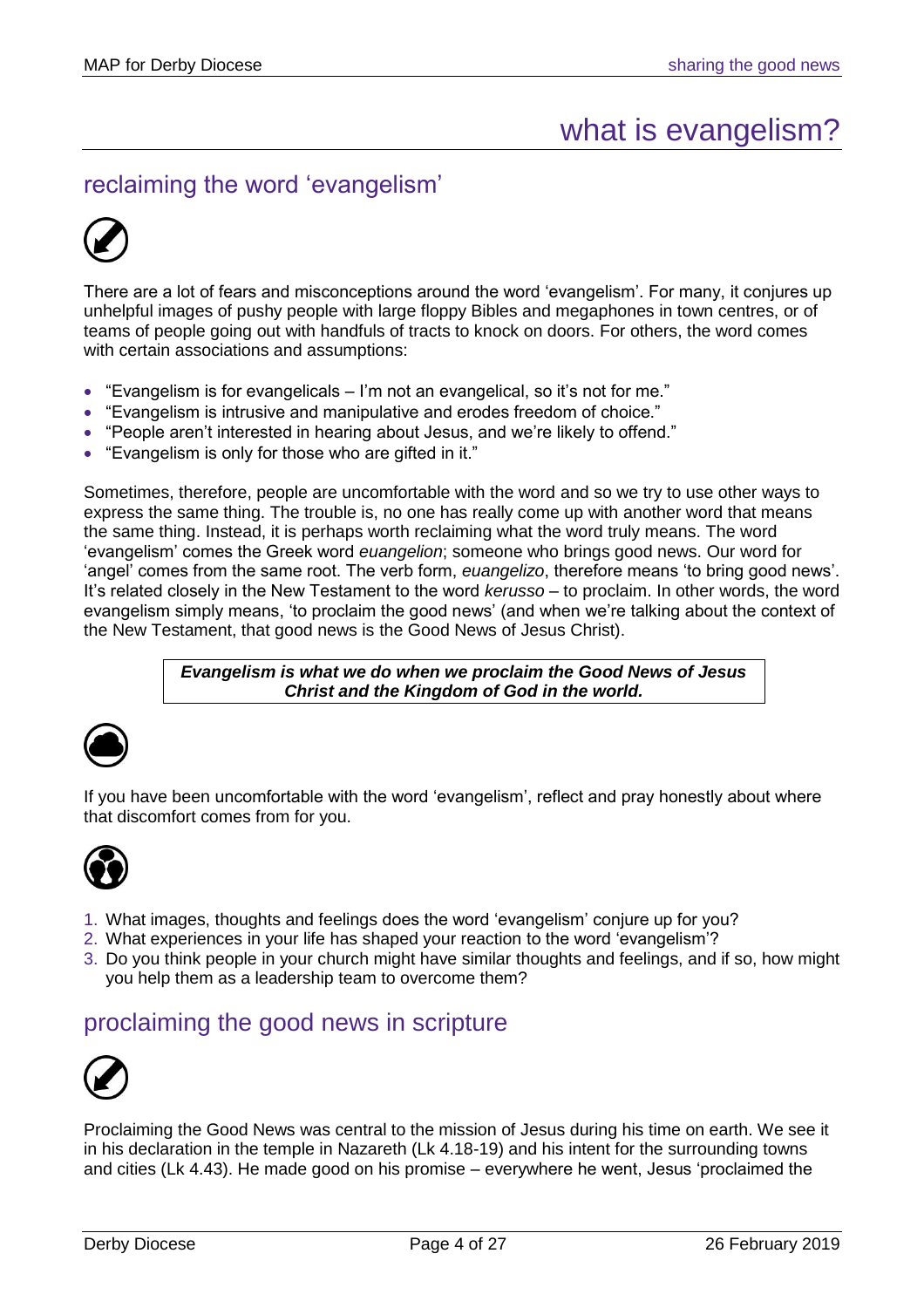Good News' (Matt 4.23; 9.35; Mk 1.14; Lk 3.18). However, this wasn't just something that was for Jesus alone. That which Jesus did, he asked his disciples to do as well (Matt 10.7; Mk 16.15), and they did as they were asked (Mk 16.20).

Neither was the proclaiming of the Good News something just for that time. The last recorded words of Jesus before his ascension were to instruct his disciples to be his witnesses in, 'Jerusalem, in all Judea and Samaria, and to the ends of the earth.' (Ac 1.8); and we see the disciples start to do just that throughout the book of Acts (Ac 8.12,25,40; 14.7,21; 16.10).

The five marks of mission, formulated by the Anglican Consultative Council in 1984, are summary of what the mission of the Church is all about. The first of these marks is, 'To proclaim the Good News of the Kingdom'. They note, "The first Mark of Mission … is a summary of what all mission is about, because it is based on Jesus' own summary of his mission. This should be the key statement about everything we do in mission." 1

In March 2015, the Archbishop of Canterbury, Justin Welby, delivered his Lambeth Lecture on the topic of evangelism. In that lecture, he said, "… all we endeavour to do is done with the intention that we serve and enable the lives of every follower of Jesus to be faithful witnesses to the transforming love of God … For this country will not know of the revolutionary love of Christ by church structures or clergy, but by the witness of every single Christian." 2

> *Evangelism is central to God's mission for his Church today and an essential part of what each and every local church is called to do.*



Do you think that evangelism has the priority in your church that is suggested above? If not, why do you think that might be?



Write down a list of all the activities that go on in your church. You don't need to do them all – there are probably a lot!

Now put a tick against everything that results in people outside the church hearing the Good News of Jesus Christ. Be strict and honest! As we shall see, demonstrating the love of God in our actions and behaviour is essential to evangelism; but just for the moment, we're talking about activities that are about *telling* people who Jesus is and what he has done through his cross and resurrection.

One to get you started… baptism services?



- 1. What does the exercise above reveal about the church's approach to evangelism?
- 2. Do you think the church needs to think more about the importance of evangelism?
- 3. What could you do to increase the priority of evangelism in the church?

<sup>1</sup> <http://www.anglicancommunion.org/mission/marks-of-mission.aspx>

<sup>2</sup> <https://www.youtube.com/watch?v=1L8PgA-Kkzo>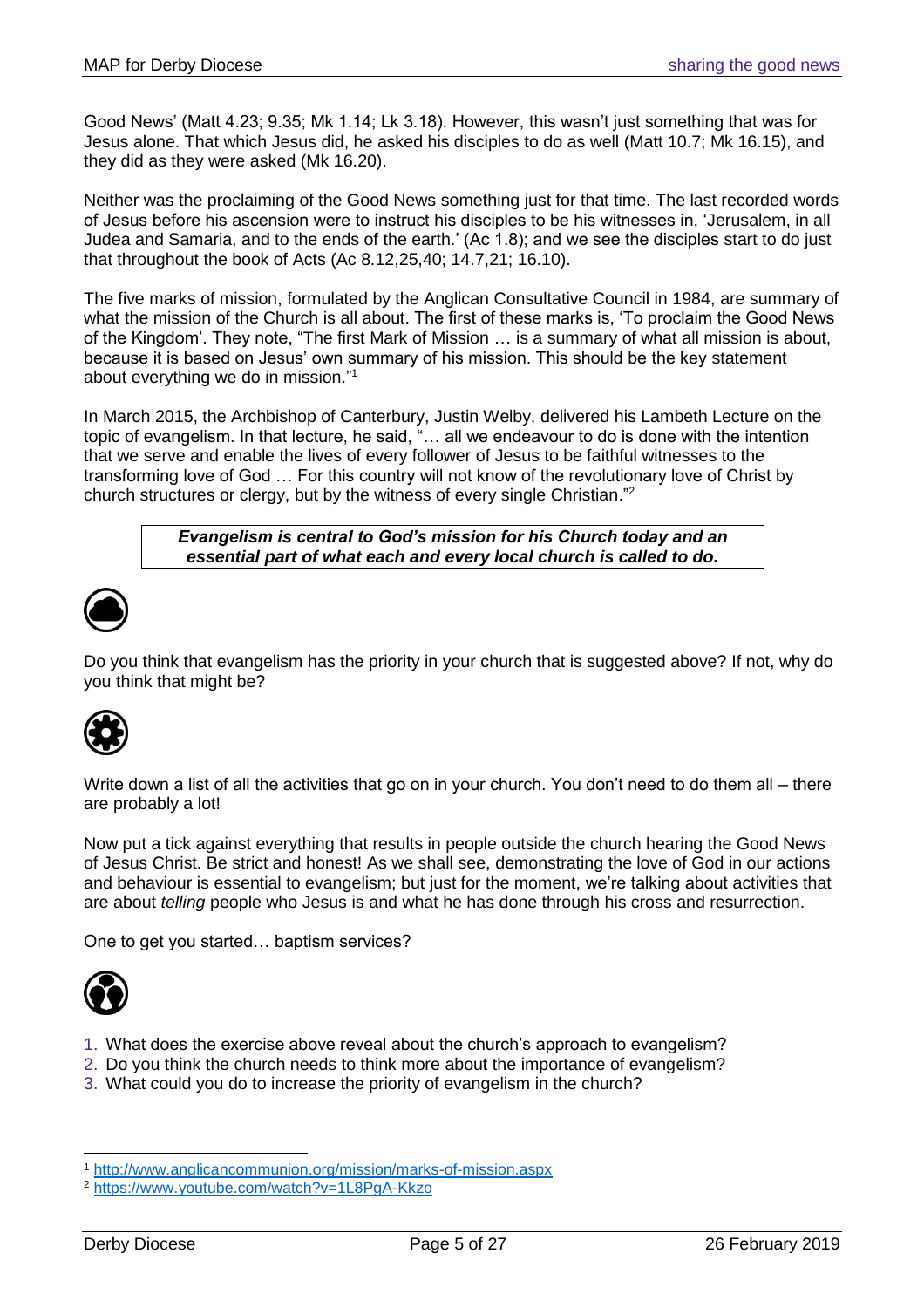## doing evangelism well

## <span id="page-5-1"></span><span id="page-5-0"></span>the marks of Christ-centred evangelism



One of my lecturers at theological college used to say that people didn't like the word 'evangelism' because, if you said it quickly enough, it sounded like 'vandalism': an invasive and intrusive process. Certainly, evangelism badly done can be uncaring, less about love and more about getting numbers in the church up. However, evangelism well done is none of these things.

#### *motivated by love*

Our evangelism must be rooted in and motivated by love; wanting to share with someone else something that we have found to be life sustaining and transforming because we want the very best for them. It must recognise that we don't have anything to offer for ourselves, but what we offer comes from God.

Jesus, in probably the most famous verse in the Bible, clearly tells us that it is God's love for his people that caused him to act in history in Jesus:

> *For God so loved the world that he gave his only Son, so that everyone who believes in him may not perish but may have eternal life.* John 3.16

Our evangelism should come from loving relationships with those to whom God calls us. If we believe that the Good News that we carry is the most precious thing that anyone can hear, and can transform lives and communities, then surely, we would want to tell people that Good News.

Moreover, which of those comes first (evangelism or love) matters. Rather than love being motivated by evangelism (we love people *in order to* evangelise), our evangelism should be motivated by love (we love people *and therefore we* evangelise). The latter is genuine love; the former is love with an ulterior motive.

When Paul writes to the Corinthian church about his own motivation, he starts with love:

*Therefore, knowing the fear of the Lord, we try to persuade others … For the love of Christ urges us on, because we are convinced that one has died*  for all; therefore all have died. And he died for all, so that those who live *might live no longer for themselves, but for him who died and was raised for them.* 2 Cor 5.11a, 14-15

#### *starting with the needs of the person*

If our evangelism is motivated by love, then it naturally follows that our evangelism starts with them and not with us. The best evangelism begins with listening, not with speaking; hearing the needs, joys and difficulties of the other and seeing God's image in them, so that we can speak to them not as a 'target', but as a human being, precious and loved by God.

The encounters that Jesus had were always unique because they always started with the person. When encountering two blind people on the road from Jericho, even though it might have been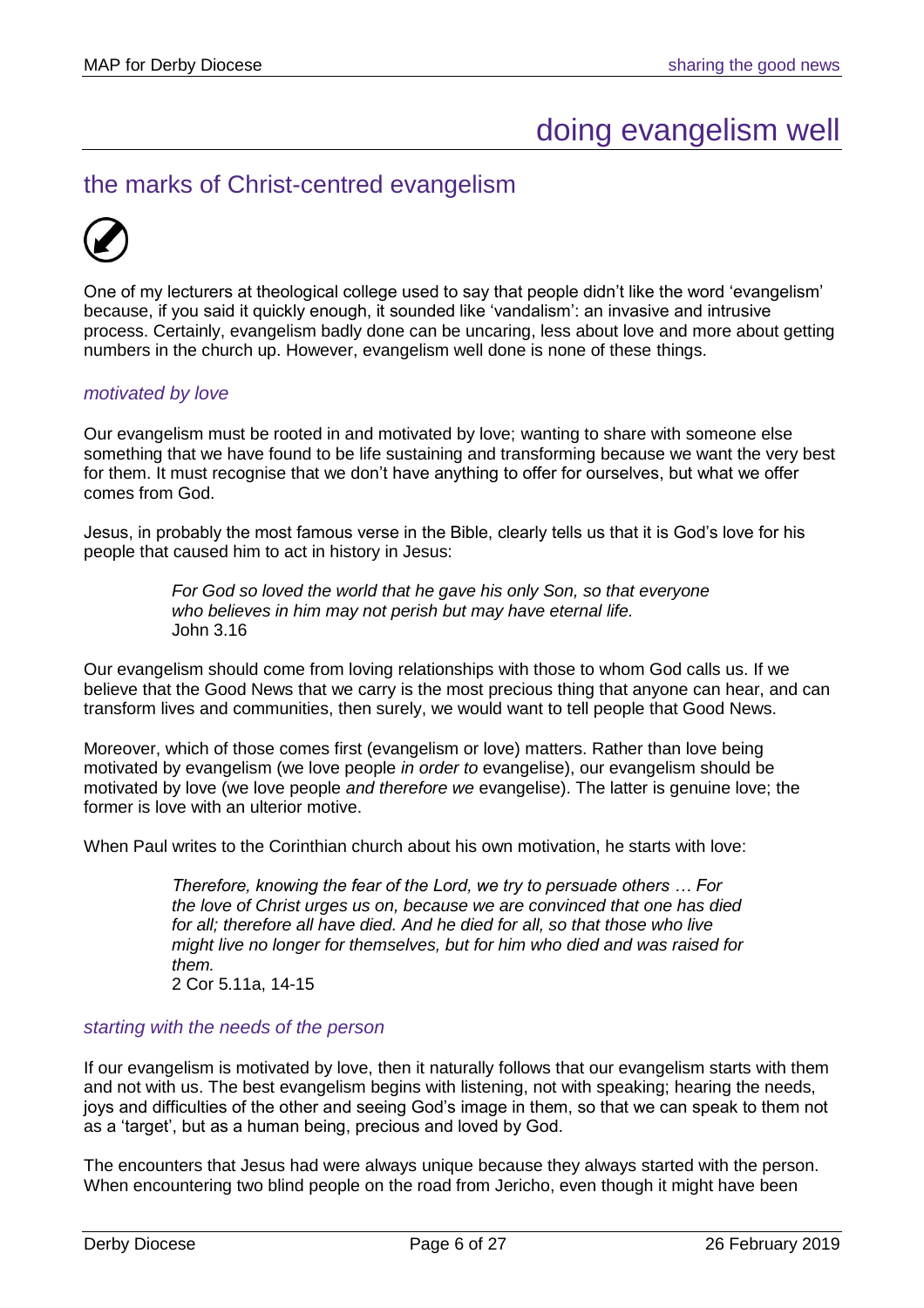obvious to others what was needed, he asked the question, "What do you want me to do for you?" (Matt 20.32). The encounters with the rich young ruler (Lk 18.18-22) and the woman at the well (Jn 4.4-26) were both challenging and unique, because Jesus got very quickly to the heart of their need.

Our evangelism must recognise the uniqueness of the person before us, and that although each person has a need for a relationship with Jesus, where they are on their faith journey, how they arrived there and how they can best continue to travel will all be totally different.

#### *authenticated by transformed lives and loving service*

Someone once wisely said, "It's difficult for someone to proclaim the good news if they themselves are bad news." In other words, we must show in our lives what we are proclaiming with our mouths. Bob Jackson, in his book *What Makes Churches Grow?* speaks about the importance of integrity and authenticity among the church community.

> *The first question people have about the Christian faith is rarely 'Is it true?' ('Did the resurrection actually happen?') It is more likely to be 'Does it work?' ('Does it transform people's lives?') or 'How does it feel?' ('Does it feel good to be a part of this?' 'Is it authentic?' 'Life-enriching?') The truth question is answered by the arguments of the experts, the work question by the testimonies of the people, the feel question by the quality of the church community.*<sup>3</sup>

Those outside the church will want to see lives transformed if they are to take seriously the transforming Good News of Jesus. Therefore, there will need to be evidence of the difference that Jesus can make in the attitudes, actions and behaviours of his people. The church will need to be actively engaged in the community through love and service that starts with people's needs. It will need to encourage every Christian to demonstrate that love not only by getting involved in the church's service for the community, but also through meaningful individual relationships, acts of kindness and distinctive, Christ-centred lives.

#### *proclamation and incarnation in partnership*

Occasionally, evangelism is identified with evangelicalism – a specific tradition of the church. "That's not for us," some will say. "Ours is an incarnational model." Proclamation (telling people about the Good News of Jesus Christ and the Kingdom of God) and incarnation (walking alongside those in our communities and modelling the love of God through Christ-centred lives) are not mutually exclusive. Both are needed; they can and should work together.

Nowhere do we see this more clearly than in the life and ministry of Jesus. Mark shows us the incarnational life that Jesus led, alongside his proclamation of the Kingdom of God:

- Jesus proclaims the good news in Galilee (1.14-15)
- Jesus casts out an evil spirit and healing others (1.21-33)
- Jesus preaches in the villages (1.38-39)
- Jesus heals a leper (1.40)
- Jesus preaches to those gathered around him (2.2)
- Jesus heals a paralysed man (2.3-12)
- Jesus teaches a large crowd (2.13)
- Jesus eats with outcasts and sinners (2.14-17)

In the words of the current Pope:

<sup>3</sup> What Makes Churches Grow? – Kindle Edition, *Bob Jackson* (CHP, London, 2015), Loc 2111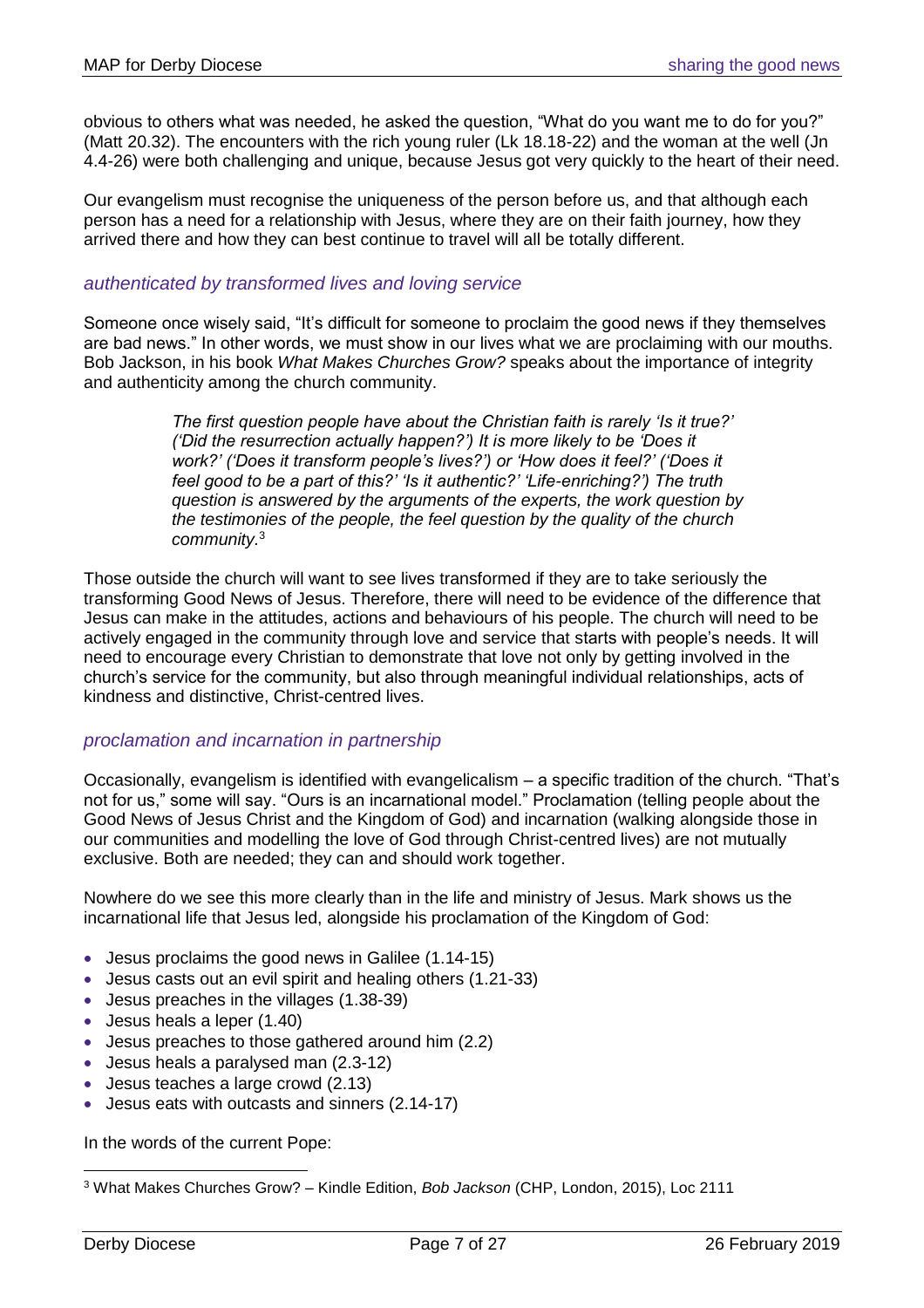*An evangelizing community gets involved by word and deed in people's daily lives; it bridges distances, it is willing to abase itself if necessary, and it embraces human life, touching the suffering flesh of Christ in others.* Pope Francis, February 2014

So, far from incarnation and proclamation existing in tension, they form a necessary partnership. Differing parts of God's church have much to teach and learn from one another as we see the strengths and importance of what we bring to evangelism.

#### *the whole church together*

As we shall see, it's not reasonable to expect everyone to be an evangelist. That is a specific gift, given by the Holy Spirit, to specific individuals. But that doesn't exclude any in God's Church from being active in evangelism; we are we all called to be witnesses. However, we can go further. The best evangelism is carried out together as the body of Christ. If evangelism must be backed up by loving relationships, service and hospitality, each of us has a part to play. As a seminar speaker I once heard said, "Not everyone can be an evangelist, but everyone can bake a cake."

In order to be effective, every member of the church must be willing to contribute to its evangelism, each bringing the gifts God has given them and their own story of a life transformed through faith.

*Christ-centred evangelism is: motivated by love based in the needs of the person authenticated by transformed lives and loving service partnered by incarnation done by the whole church together*

## <span id="page-7-0"></span>what does Christ-centred evangelism look like?



- 1. Do you agree with all of the marks of Christ-centred evangelism above? If not, how would you change them?
- 2. Are there any other marks that you would add to the list?
- 3. Think about types of evangelism you have seen and experienced. Which ones exhibit the marks of Christ-centred evangelism? Which do not? Why?
- 4. If you are already doing evangelism as a church, how does it reflect the marks of Christ-centred evangelism, and what would you need to change to help it better reflect those marks?



Describe an 'ideal' piece of evangelism together. You can do this in words, or by drawing a picture or a diagram. In what ways does it reflect the marks of Christ-centred evangelism?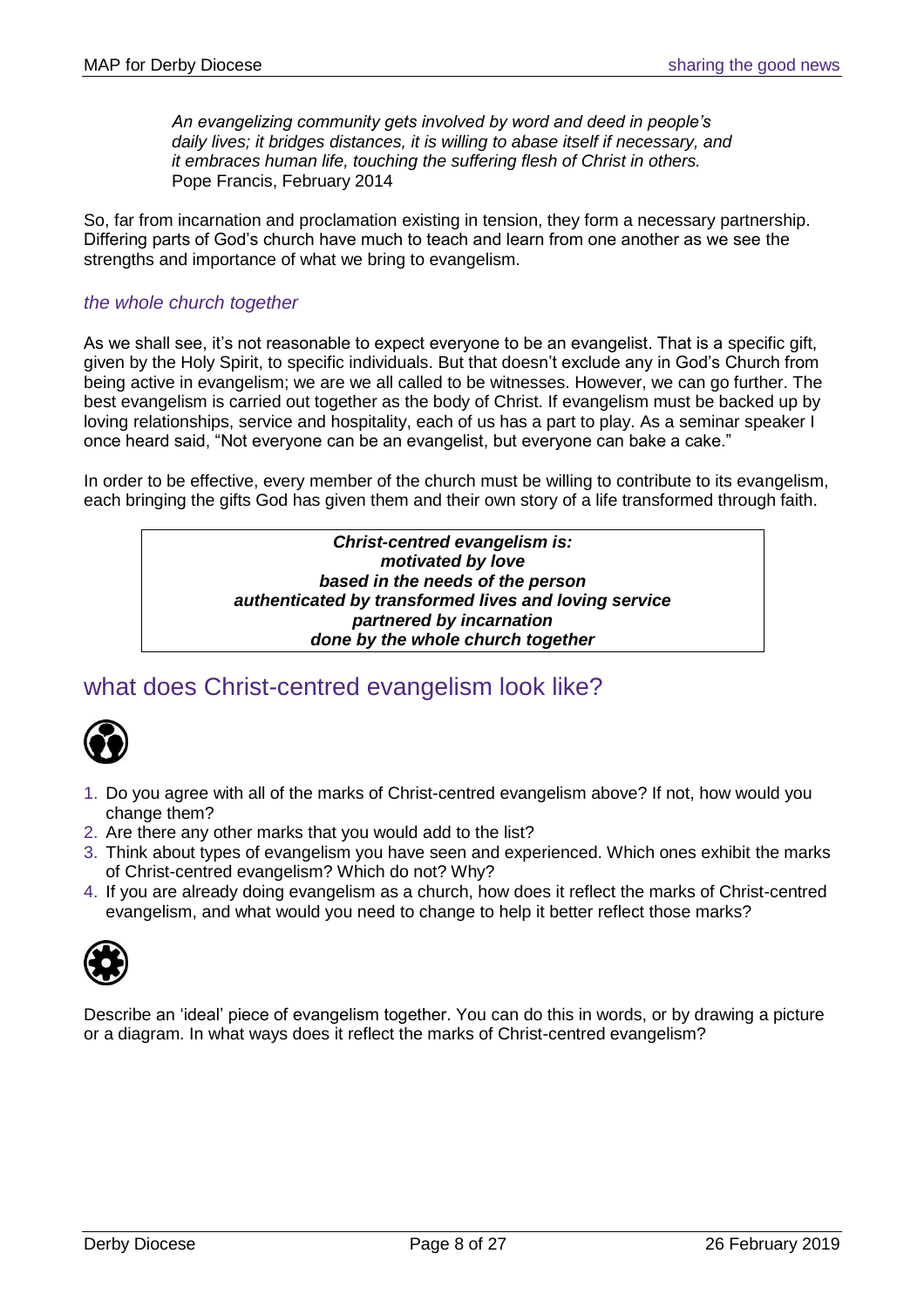## helping the church into evangelism

<span id="page-8-0"></span>

There are things that a church can do through programmes to enable evangelism. However, as the Archbishop of Canterbury pointed out, evangelism requires that the members of that church are effective witnesses for Jesus Christ among their family, friends, neighbours and work colleagues.

That witness was the last command of Jesus before his ascension, and throughout the Epistles we are encouraged to be ready to share 'the reason for the hope within us' (1 Pet 3.15). God has entrusted the message of reconciliation to us (2 Cor 5.19) and has created his Church to proclaim his glory in the world (1 Peter 2.9).

All this means that the fundamental task of the church in evangelism is to encourage, enable and equip God's people to be the witnesses he calls us to be, in both word and action. If people outside the church are to hear stories of transformed and enriched lives and see those stories authenticated by distinctive, Christ-centred lives lived within the church community, then the spiritual growth, vitality and maturity of God's people will be paramount. A church's evangelism depends on disciples who make disciples.

#### **A half day workshop called 'Talking Faith (for Ordinary People)' is available for delivery from the Mission and Ministry team and is suitable for church people in any**  7 **context (church, parish, benefice, deanery or any other grouping).**

However, there are some areas to consider when encouraging the church to be a witnessing community.

## <span id="page-8-1"></span>making it for everyone – witnesses and evangelists



'Ah, but we're not evangelists,' they cry! It's true – to be an evangelist is listed among the spiritual gifts of which Paul writes in his letters and, as such, some are gifted as evangelists, and the gifts of others lie elsewhere (Eph 4.11). But that doesn't mean that we are not all called to be witnesses.

Evangelists are those who are gifted in proclaiming the Good News to a wide variety of people in many different contexts, and regularly see people coming to faith as they do so. This is a work of the Holy Spirit in both the evangelist and in those who come to faith. Billy Graham was perhaps the most positive and well-known example of such a person. However, if people think they must be another Billy Graham, then either they will be discouraged by the enormity of the challenge before them, or they will become discouraged when others don't flock to the church as a result of their evangelism. Either way, they will be convinced that evangelism is not for them.

However, if instead we see evangelism as the task of the whole church (as well as those particularly gifted for it), and the task of witness (to which every Christian is called) as a part of that evangelism, then the hill to climb becomes a little less steep.

A witness is someone who gives first hand testimony from their own perspective of something that has happened or is happening. As witnesses, our task is simply to share our own story of our relationship with God in Jesus Christ. As we shall see, that simple distinction can make a very big difference to the way the church, and individual Christians, approach the task of evangelism.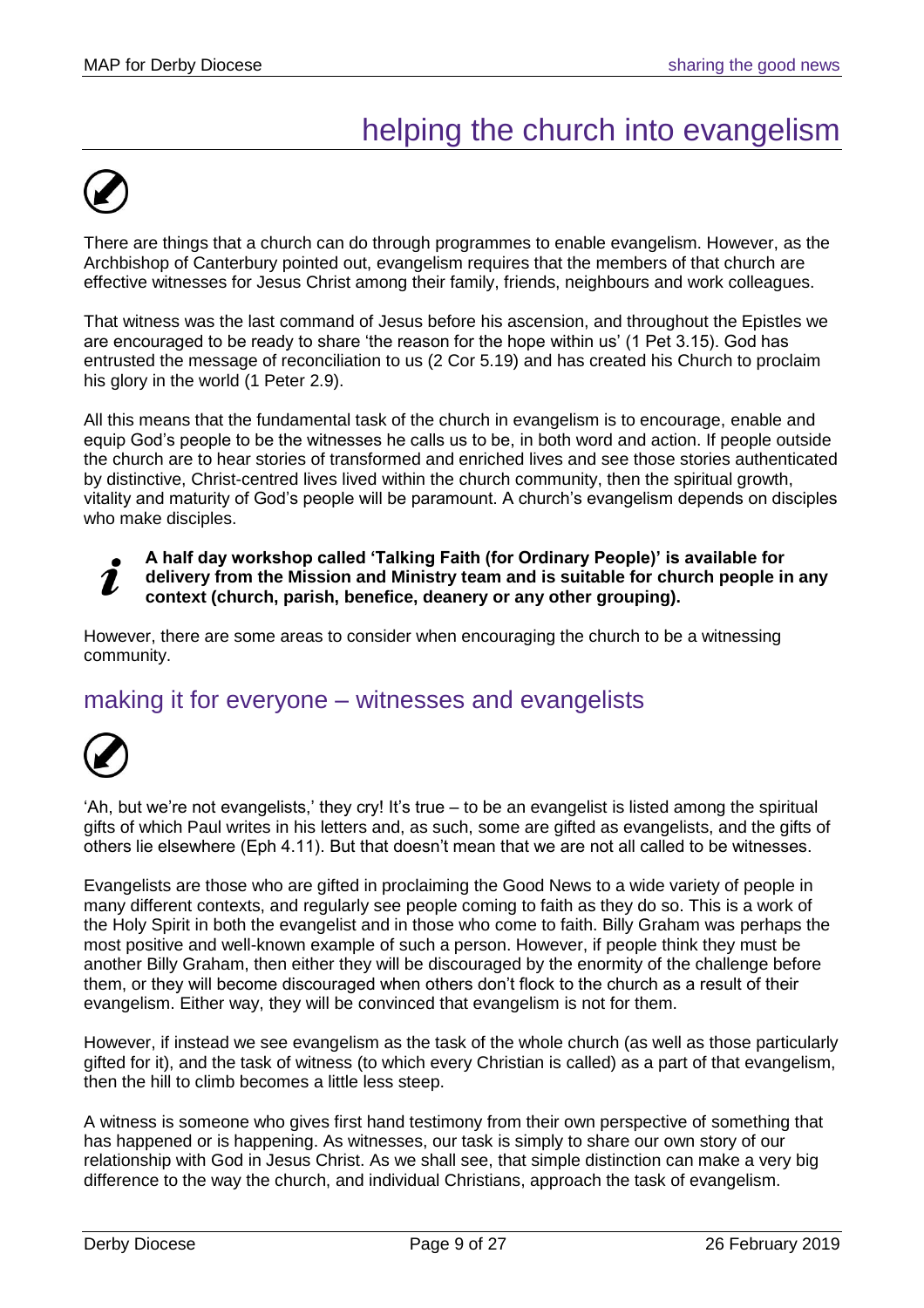

- 1. Do you agree with the differences here between being an evangelist and a witness?
- 2. How do we know if someone might be a gifted evangelist?
- 3. How are you encouraging and enabling those who are gifted evangelists in your church?



The idea that everyone is called to be a witness to the Good News of Jesus Christ might be a challenging one for you, and for many in the church. Equally, being released from not having to be another Billy Graham might be liberating! Bring these things to God, giving thanks that he never asks of us more than we can do and asking him for courage in the tasks to which he does call us.

## <span id="page-9-0"></span>giving God's people a story to tell



It's difficult to be a witness if you have no story to tell. Sadly, some Christians are muddled about, or even unaware of, their own faith story. I once visited a church who were thinking about their future working together with others. As an encouragement, I asked them to reflect on what they would like to celebrate in their last five years of journeying with God by writing those things on sticky notes and putting them on a flipchart. One of the sticky notes said, "Nothing." Another said, "Not much."

It's unlikely that God has remained completely silent in that faith community over those last five years! Instead, it's much more likely that the authors of these notes were not aware of God's work in them, as individuals or as a church.

### *a lively faith*

The first step in helping God's people to be witnesses to God in their lives is to help them to find that story for themselves. That is a work of Christian discipleship; of deepening faith, prayer and worship. God's people will need to share their faith story out of a motivation of love for God and for other, not out of a sense of duty or 'because the vicar said we had to'.

Of course, if we wait until we are ready, then we'll never move. However, mission and discipleship are two facets of the same calling from God. Only when Christians know and have experienced the Good News for themselves in their own lives, will they wish to share that Good News with others – in the same way that we naturally cannot help sharing other good news, like the birth of a child. True discipleship leads naturally and inevitably to mission.

There are many, many ways that a church can help people to discover their own faith story. A part of it will be through teaching and preaching, through sermons and group work; it might also involve their own personal discipleship (encouraged through prayer and worship, reflection and Bible reading). However, sometimes it can be as simple as encouraging one another to listen and watch for God at work.

In one church where I was vicar, we started to have a regular slot during Sunday worship called 'God at work', in which we asked people to say what God had been doing in their lives and in the lives of others during the previous week. At first, the carpet became intensely interesting to the whole congregation! But slowly, with some gentle encouragements, one or two people started to tell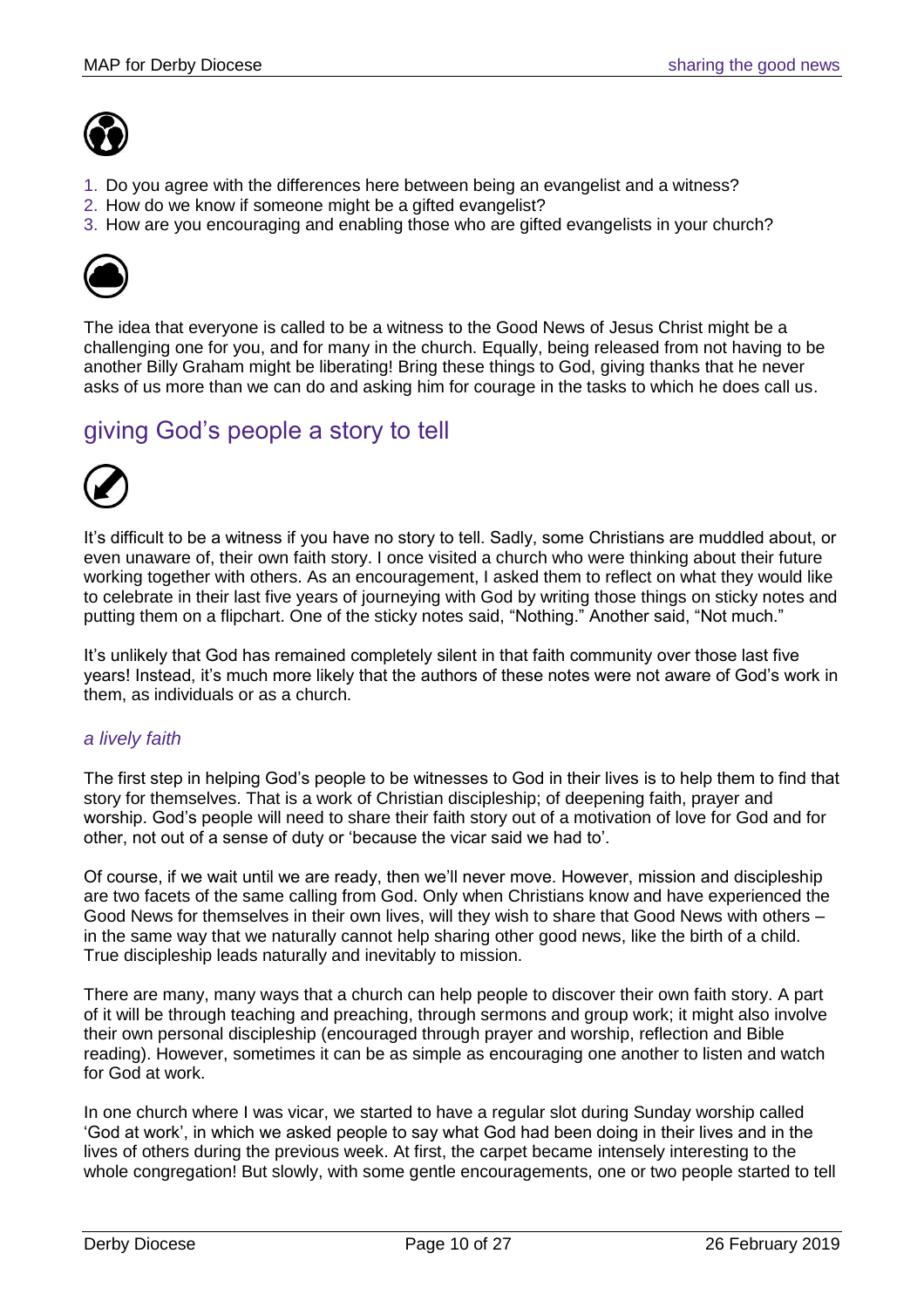simple stories of where they had seen God at work. That encouraged more people, and soon it became difficult to finish! People started to see again the faithfulness and power of God in their own lives, and in the lives of others. They had a story to tell.

#### *authenticity and Integrity*

Of course, being a witness means that it becomes perfectly permissible to give answers like, "I don't know…" or "I struggle with that too." That's a part of the authenticity and integrity that our society expects. Being a witness releases us from the need to be experts in doctrine who are bound to defend those doctrines when people ask awkward questions.



**Anglican Witness is the Anglican Communion's initiative for growth and evangelism. It centres on the link between living a Jesus-shaped life, discipleship, and effective witness. Find out more at [http://www.anglicancommunion.org/mission/anglican-witness.aspx.](http://www.anglicancommunion.org/mission/anglican-witness.aspx)** 



What is your own faith story? How do you see God at work in your life and in the lives of others, day by day? Give thanks to God for the way in which he is at work in you, and pray that God will show you where and in whom he is at work.

Do you feel able to bring your own doubts and fears about your faith to God? Praying about them honestly may help – even talking with others who you trust about them. God already knows your heart, and you might find sharing them encourages both you and others that they are not alone... it may even help alleviate them.



Write down, or draw, your own faith story. Describe what difference your faith in Jesus Christ makes to your daily life. It might help you to think what life would be like if you didn't have that faith.



1. In what ways does your church already encourage people to discover their own story? How could you encourage this more?

## <span id="page-10-0"></span>helping God's people tell their story



Of course, knowing our faith story is one thing – it is another to tell it. People can feel uncomfortable doing so, especially if they have lived for a long time in the culture of faith as a private, personal thing about which you don't talk with others. They may lack the language to express how they feel and what they think.

One simple way to help is to offer opportunities to practice talking about faith within the safety of the church, with other Christians. Getting used to sharing their faith story simply and succinctly can help them gain confidence and be ready when someone asks (1 Pet 3.15f).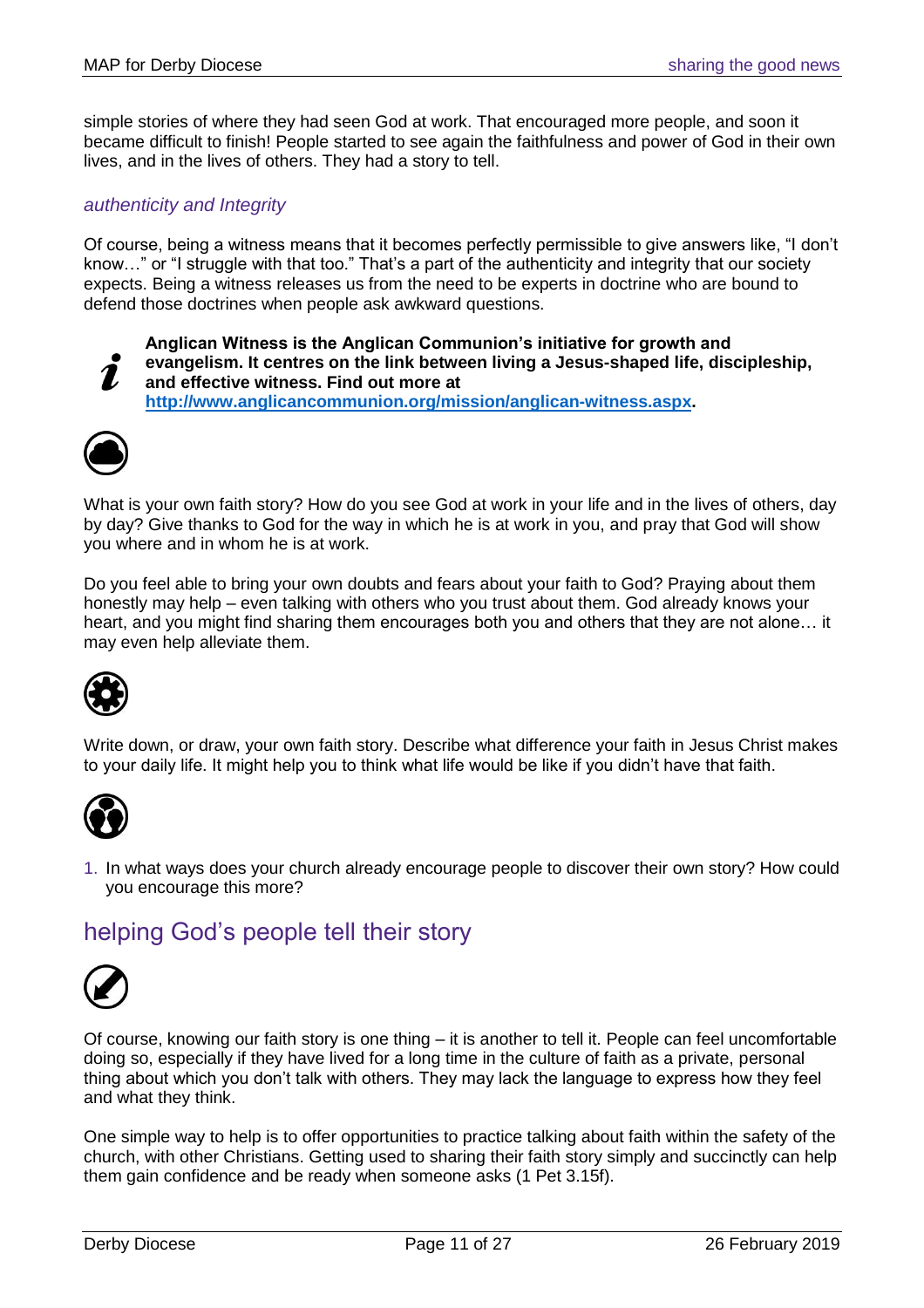**The Church Army resource, Faith Pictures, is a six-session course for small groups that helps people to talk about their faith with others. It is free to download on registering, and is designed around a creative, pictorial way to help people find the** 

**language that they need to articulate their faith story. You can find more information and download the sessions from** 

**[https://www.churcharmy.org/Groups/266913/Church\\_Army/ms/Faith\\_Pictures/Faith\\_](https://www.churcharmy.org/Groups/266913/Church_Army/ms/Faith_Pictures/Faith_Pictures.aspx) [Pictures.aspx.](https://www.churcharmy.org/Groups/266913/Church_Army/ms/Faith_Pictures/Faith_Pictures.aspx)**



Following on from the last activity, where you wrote down or drew your own faith story, in pairs share that story with one another briefly in your own words.



- 1. How did it feel, as listeners and and those sharing, to do the exercise above? What encouragements did you gain from it?
- 2. How could you similarly help the church to regularly and naturally tell their own story, both in the church and to those outside it?

## <span id="page-11-0"></span>helping God's people tell their story appropriately and well

As we have already seen, if our evangelism as a church, and the witness of God's people, does not clearly show love as its motivation, then we are being unfaithful to God, ourselves and those to whom we witness. This means that we not only need to encourage the Church to witness, but we need to enable them to witness well and appropriately.

The recent survey 'Talking Jesus'<sup>4</sup> found that, contrary to the assumption that most Christians never shared their faith, the contact we have with non-Christians is actually quite high. In that survey, completed across the general public in the UK, 67% of non-Christians knew a practising Christian and two-thirds of Christians had spoken to a non-Christian about their faith within the last month.

However, the response of non-Christians after these encounters is slightly less encouraging. 42% felt glad that they didn't share their faith. 30% felt more negative towards Jesus Christ.

Some have argued that this means that we should simply stop evangelising. However, we have already seen that this would be contrary to the will of God for his Church. It also implies that it is the message that is to blame. It seems much more likely that, rather than the message, it is the way we communicate it that needs attention.

Sadly, sometimes the only model most Christians have of how to speak about faith comes from the pulpit; a theological pronouncement handed down as unassailable truth without the possibility of discussion. For personal witness in our current culture, that's probably the worst possible model!

Instead, as leaders we need to offer a different model to the Church; one that:

- *avoids defensiveness*
	- God is all powerful and all knowing he doesn't need us to leap to his defence. We are called to win people, not arguments.

 <sup>4</sup> See [http://www.talkingjesus.org/.](http://www.talkingjesus.org/)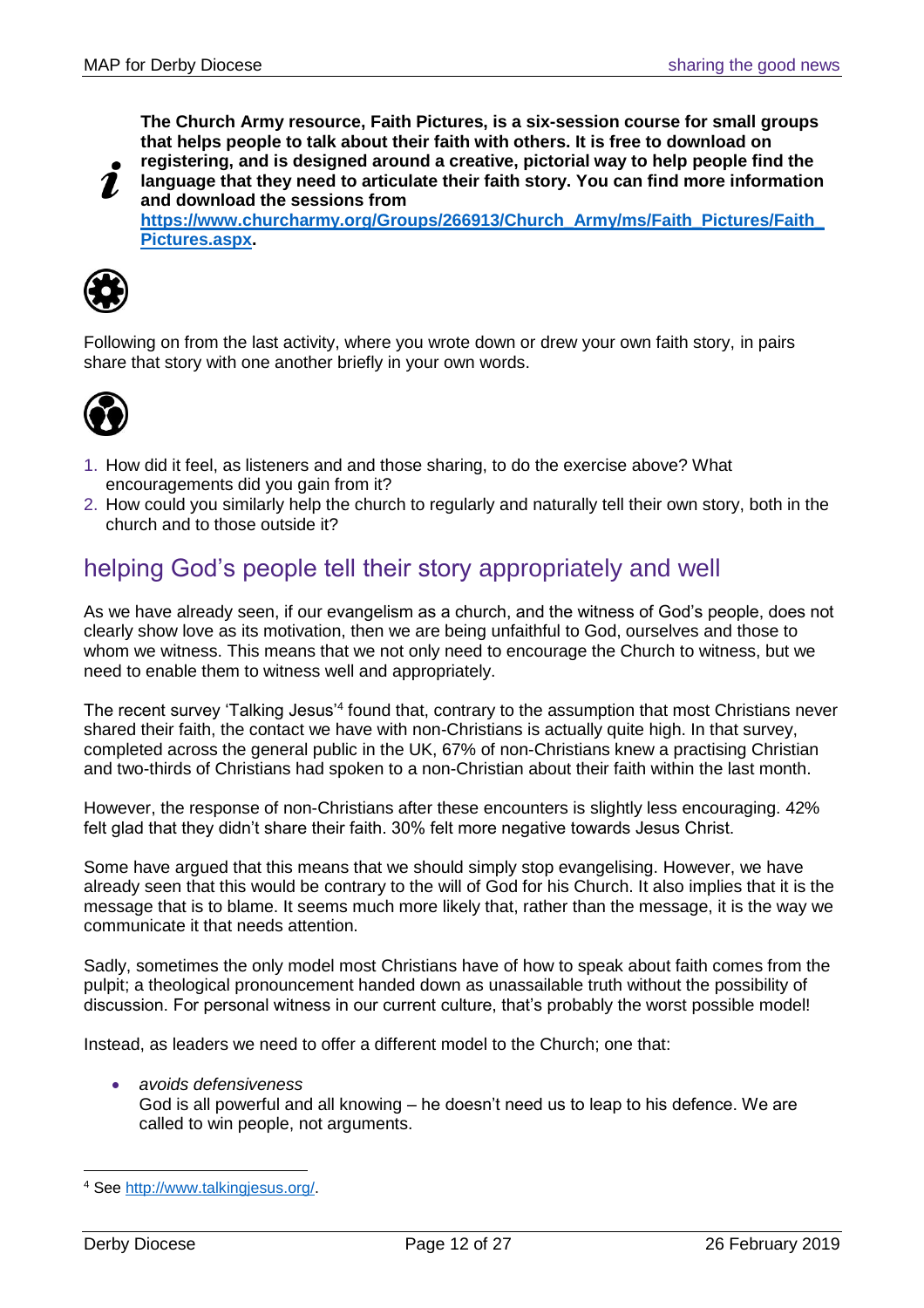• *is based on testimony not theology*

As we've seen, starting with theology in today's culture is not usually helpful. Story works much better, for the hearer and the speaker.

• *comes out of relationship*

If our witness comes out of genuine relationship, we will be able to earn the respect and permission we need to speak about faith, it will be received more openly, and we can speak more relevantly.

• *listens and learns*

As we witness, we need to be listening to the views and opinions of those with whom we are speaking, and let those things inform the conversation. We may even learn something or be challenged by God through what is said!

• *shares rather than preaches* Witness is a conversation, not a lecture. It involves a faith story shared and responded to.

This will mean not only teaching a new model but demonstrating that model in the way that we interact with our congregations in preaching and teaching.



- 1. What models of witness have you experienced and seen? Were they positive or negative? Why?
- 2. Do you agree with the pointers above on how to witness? If so, why? If not, what you change?
- 3. In what ways is your church helping people to learn a good model of how to witness? How could you do this better?
- 4. How are you modelling how to witness to the people in your church?

## <span id="page-12-0"></span>calming fears

As we work together as God's church to release his people to be witnesses to the Good News of Jesus Christ, we can start to answer some of the fears that can often paralyse people and stop them from witnessing effectively. For example:

- Ensuring that our motivation is one of love can overcome the idea that our evangelism is invasive, intrusive, manipulative and erodes freedom of choice.
- Explaining that our witness is carried out in the context of genuine relationship can overcome the idea that evangelism is about knocking on doors and preaching with a megaphone.
- Making the distinction between evangelism as a work of the church, the evangelist who has a specific gifting and a call to witness for every Christian can overcome the idea that evangelism is just for the keen, the gifted or certain Christian traditions.
- Reassuring people that witness is simply about telling our faith story can overcome the idea that we need to be experts in doctrine who are ready to argue the thorny issues.



**(published by Monarch Books, ISBN 978 0 85721 632 8), has some useful things to**  7 **say about the fear around speaking about our faith and inviting people to church.**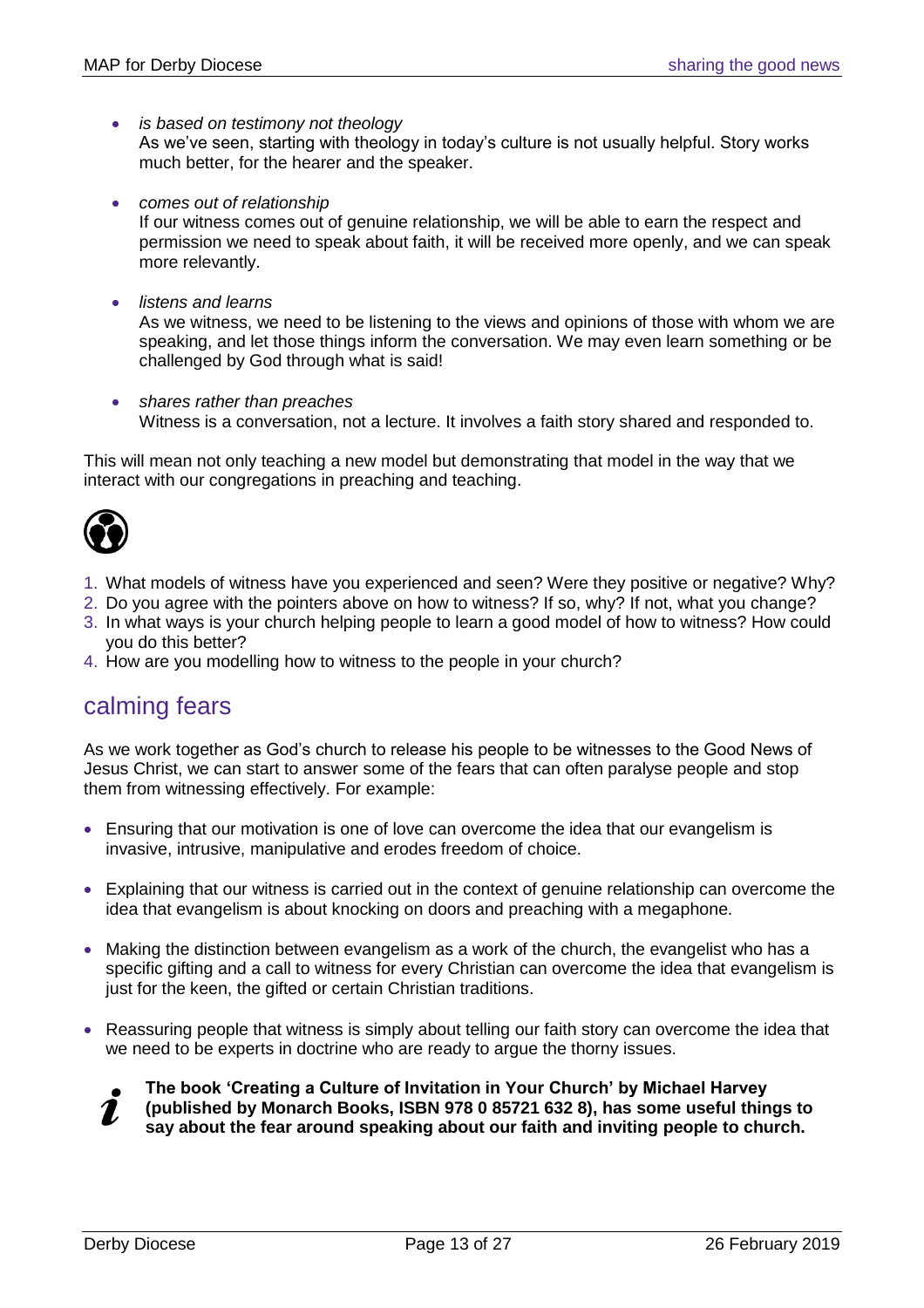## making contact with those outside the church

## <span id="page-13-1"></span><span id="page-13-0"></span>speaking the right language



Whenever we communicate, we need to do so in ways that help others to understand us. That's no less true when we're communicating the Good News of Jesus Christ. In every group or individual, the way faith is perceived and the level of knowledge about the Christian faith is likely to vary widely. There will be many world views represented. Consequently, the language we use and the way we communicate, both in word and action, needs to adapt accordingly.

This isn't a new thing. Paul knew the value of ensuring that he identified with his context when speaking about the Gospel (1 Cor 9.19-33). Paul put this into practice when he was speaking to the assembly at the Areopagus in Athens. He spent time beforehand understanding the people to whom he was speaking. By doing that, he could speak into their context:

> *<sup>23</sup>For as I went through the city and looked carefully at the objects of your worship, I found among them an altar with the inscription, "To an unknown god." What therefore you worship as unknown, this I proclaim to you.* Acts 17.23

The way in which we do evangelism will have to change constantly to meet the constantly changing characteristics of our increasingly complex, multi-faceted society. The message doesn't change but the way we communicate it must, otherwise it will not be received well (or at all).



1. How do you feel about changing the language and manner of our evangelism to fit our culture? What dangers might there be in this, and how can we overcome them?



Make a list of words and phrases that you have heard when evangelism is happening that have been unhelpful. Why were they unhelpful (if it isn't obvious!)?

Now, against each word or phrase, try and find a different one that would have been better (this will obviously depend on the context of the phrase).

## <span id="page-13-2"></span>identifying need



As we have seen, mission is about more than just words; evangelism is only effective (and genuine) if it is accompanied by showing the love of God through acts of loving service. So, as well as knowing the right words, we need to know the right actions. If we are to meet the needs of others in God's name, then we need to know what those needs are.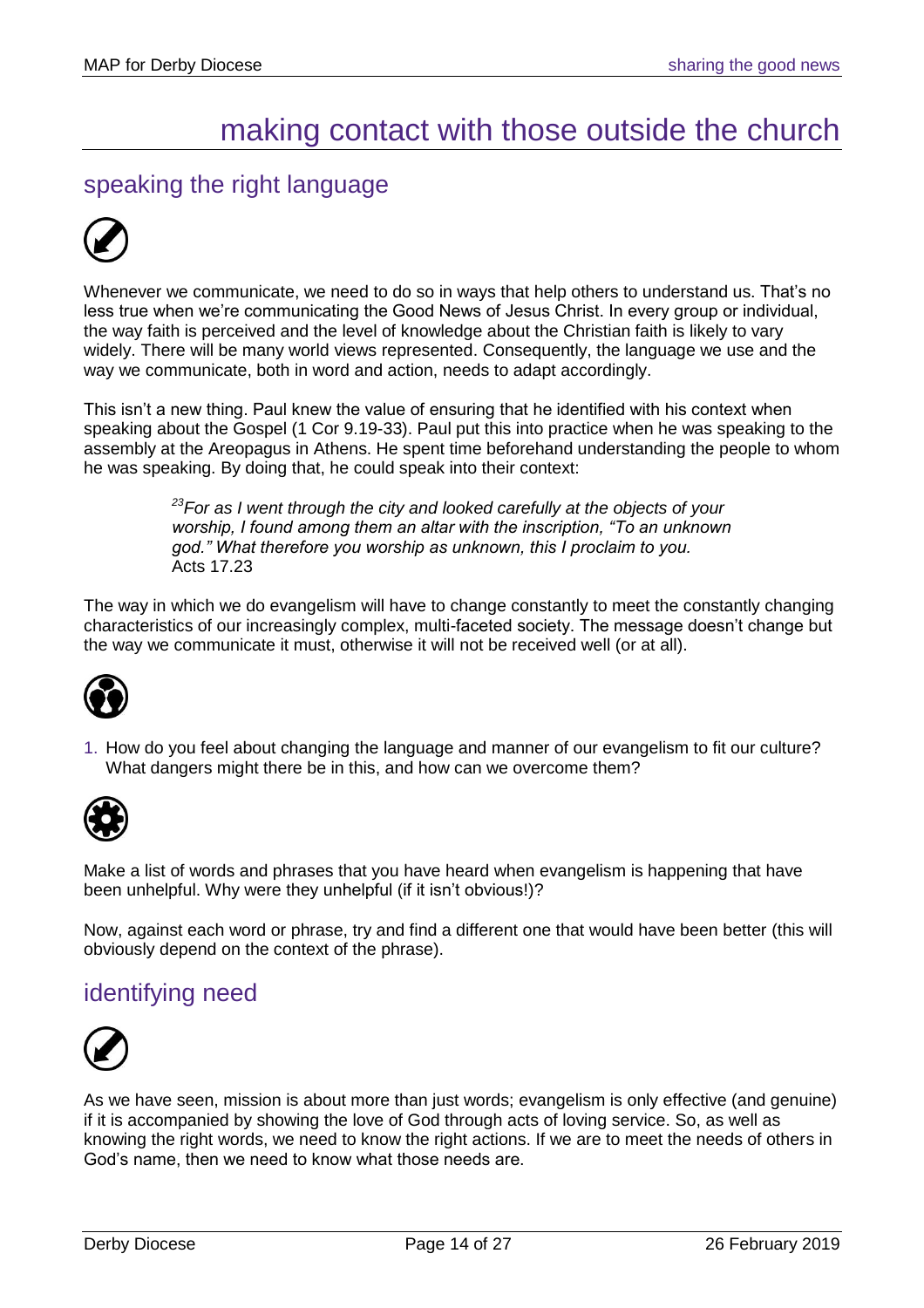A part of the power of the parable of the Good Samaritan lies in the fact that the Samaritan, unlike the priest and the Levite, interrupted his journey and went over to spend time with the man lying on the side of the road. He got down in the dirt, found out what his needs were in detail and then met them, despite the cost to him. He stayed with the man until he knew those needs would be met.

> *<sup>33</sup>But a Samaritan while travelling came near him; and when he saw him, he was moved with pity. <sup>34</sup>He went to him and bandaged his wounds, having poured oil and wine on them. Then he put him on his own animal, brought him to an inn, and took care of him. <sup>35</sup>The next day he took out two denarii, gave them to the innkeeper, and said, "Take care of him; and when I come back, I will repay you whatever more you spend."* Luke 10.33-35

Too often, the Christian church assumes it knows the needs of others without asking, and then 'generously' provides what it *thinks* is needed. This can result not only in real needs not being met, but wasted church resources and a community feeling disgruntled because they have been, from their viewpoint, disempowered by a condescending church.



- 1. How much do you really know about the community of which the church is a part? Is that knowledge based only on what church people think (who will have a particular world view) or have you spent time finding out about your community recently?
- 2. How might you increase your knowledge and understanding of the church's host community?

**MAP for Derby Diocese has some excellent tools and ideas for finding out more about the community in which the church is placed. Go to** 

**[http://www.derby.anglican.org/en/our-mission/mission-action-plans-map/stage-2-](http://www.derby.anglican.org/en/our-mission/mission-action-plans-map/stage-2-reflect.html)** 7 **[reflect.html,](http://www.derby.anglican.org/en/our-mission/mission-action-plans-map/stage-2-reflect.html) and head to the foot of the page where you'll find them in the 'Further Help and Resources' section.**



Using the MAP for Derby Diocese tools, make a plan together about how your church could find out more about the needs, joys and concerns of the community.

## <span id="page-14-0"></span>community engagement – the vital work



All this means that for our evangelism to be effective, we need to be truly engaged with the community around us. However, in the same way that the development of relationships with individuals isn't just so that we can share the Gospel with them, so our engagement with the community isn't simply a means to an end. There is more to engaging with the community than engineering an opening for our good works.

### *a recognition of our place in the community*

Often, we can fall into the trap of speaking about the local church and its community as two separate entities, rather like this: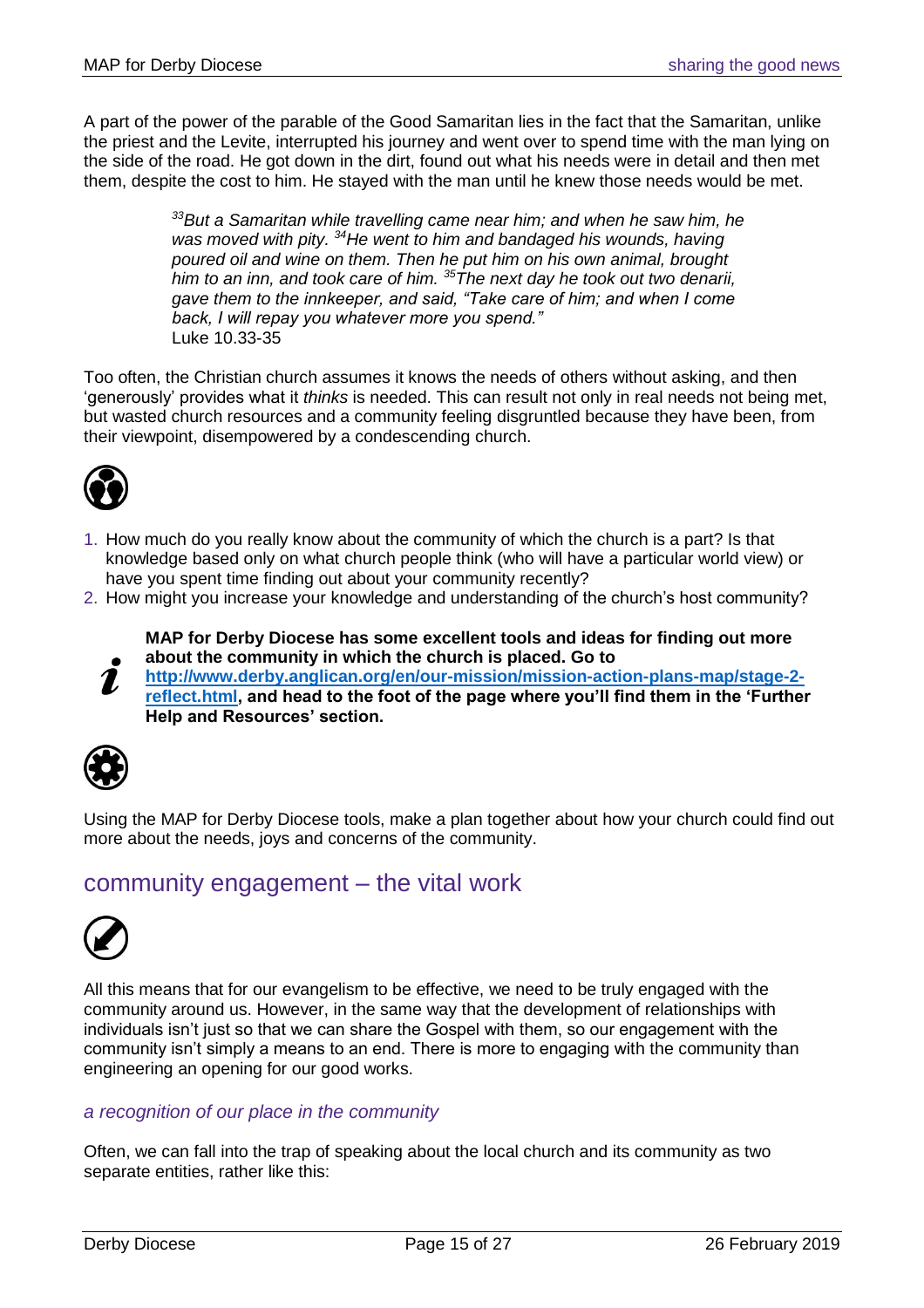

We are already a part of the community that we seek to love and serve, whether we like it or not!

We can offer much into our community for its good, but it also means that our community has much to offer the local church. The relationship we have with our community, far from the benevolent benefactor bestowing gifts on the needy, is one of symbiosis. Remembering this helps us to avoid approaching our community with an attitude that could be misconstrued as patronising or condescending, but rather one that seeks partnership and working together, into which we might bring the love of God and the Good News of Jesus Christ.

#### *genuine community relationships of love*

As the local church becomes more and more a part of its host community, there is the opportunity for that local church to build relationships of trust with those groups and organisations within it. The reputation and regard in which the local church is held will then increase, which in turn produces more opportunities to work within the community and show more of God's love, breaking down barriers of mistrust. This has the potential to form a positive cycle of improving relationships.

#### *meeting need and receiving blessing*

If the church starts by recognising it is a part of its host community, and responds by fulfilling its role in that community, then its engagement with that community becomes a genuine relationship based on the interests of the community, rather than one that simply serves the agenda of the church. This provides a starting point for the church and wider community to discover how they can work together to help one another, and to develop the mutual trust that is needed to do that work.

The relationship of the local church with its host community is central to its evangelism, because through that relationship the local church has the opportunity to:

- show the love of God in appropriate, sensitive and fruitful service that meets genuine need
- receive from the wider community and acknowledge its need of that community
- gain opportunities to speak about the Good News of Jesus Christ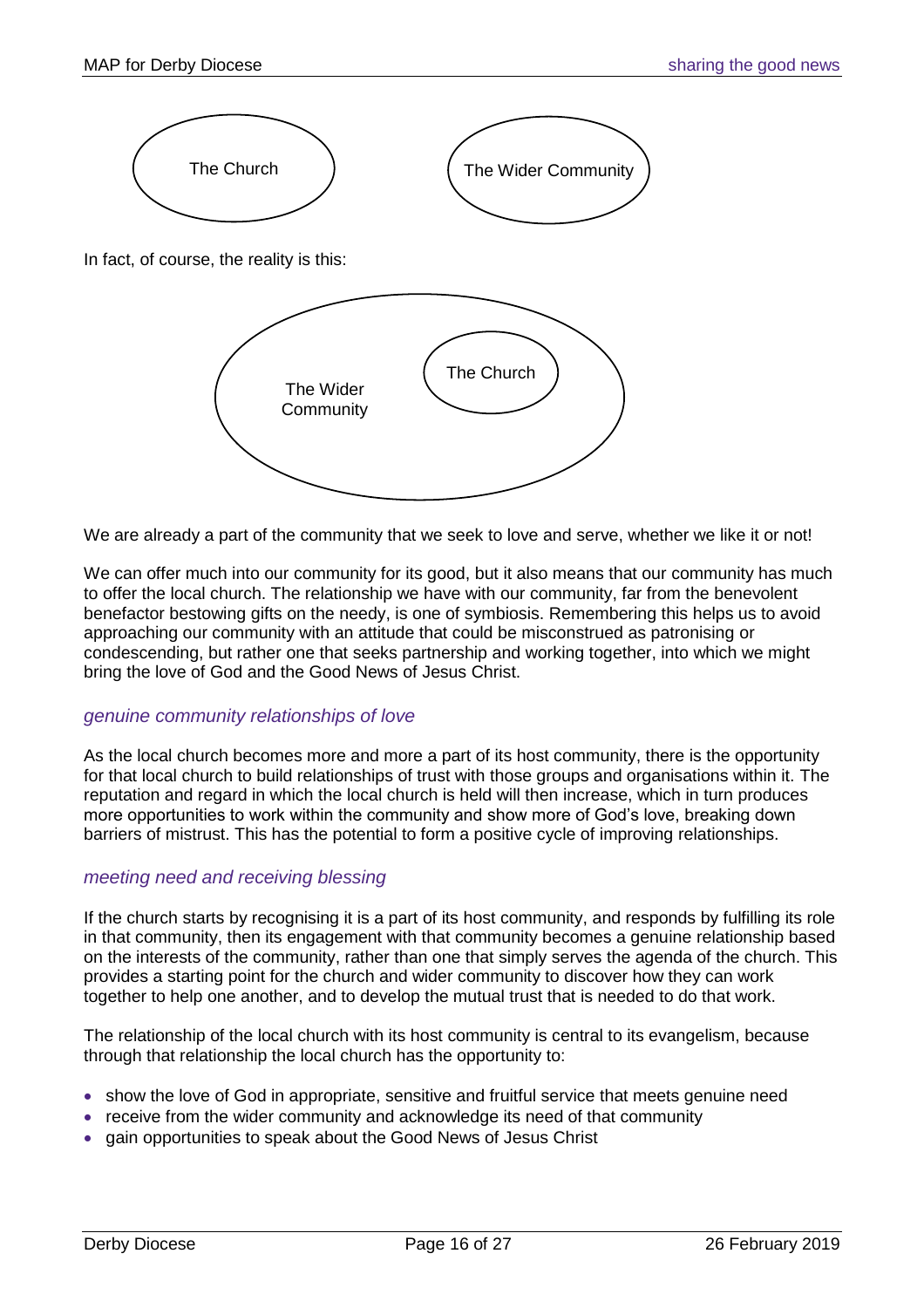

Create a network diagram of the church's current engagement in its community:

- 1. Start with a large piece of paper. Write 'Church' in the centre of it and place a ring around it.
- 2. Now write around that all the different organisations, areas and parts of your community around the page, each with its own circle round it, to represent those different entities. Think of housing, retail and industrial areas, voluntary organisations, statutory and government bodies – as many as you can think of.
- 3. If the church has a regular link between itself and an organisation, draw a line linking them (and you might write on the line what that link is, whether it's a person, an event or whatever).



- 1. How easy did you find the exercise (that might tell you something about your knowledge of the community)?
- 2. What does the network diagram tell you about your engagement in the community? What would you like to celebrate? Where are there links missing?

## <span id="page-16-0"></span>beginning with community engagement

One of the best ways for the local church that has not previously been good at engaging with its community to start to do so, is simply to listen to that community. That will mean going into the community and asking the people within it what they think about:

- The church and its role
- Attitudes and beliefs in the community about the church
- The character and needs of the community
- How the community can help the church
- How the church can help the community

Such questions can be asked in all sorts of ways; through community events, questionnaires, meetings with key community leaders. Each community will provide different opportunities. The local church may need to be prepared to listen to some rather difficult feedback and to do so without becoming defensive or combative. However, opening that dialogue is the start of establishing and developing a genuine relationship of partnership and trust.

**MAP for Derby Diocese has some excellent tools and ideas for getting in touch with people in the community and asking what they think. Go to** 

**[http://www.derby.anglican.org/en/our-mission/mission-action-plans-map/stage-2-](http://www.derby.anglican.org/en/our-mission/mission-action-plans-map/stage-2-reflect.html)**  $\mathbf{z}$ **[reflect.html,](http://www.derby.anglican.org/en/our-mission/mission-action-plans-map/stage-2-reflect.html) and head to the foot of the page where you'll find them in the 'Further Help and Resources' section.**



- 1. When was the last time your church did some work to find out from those in the community and outside the church what they thought about their community and the church?
- 2. How could you help the church to get back in touch (or increase the contact, if you're already in touch) with your host community?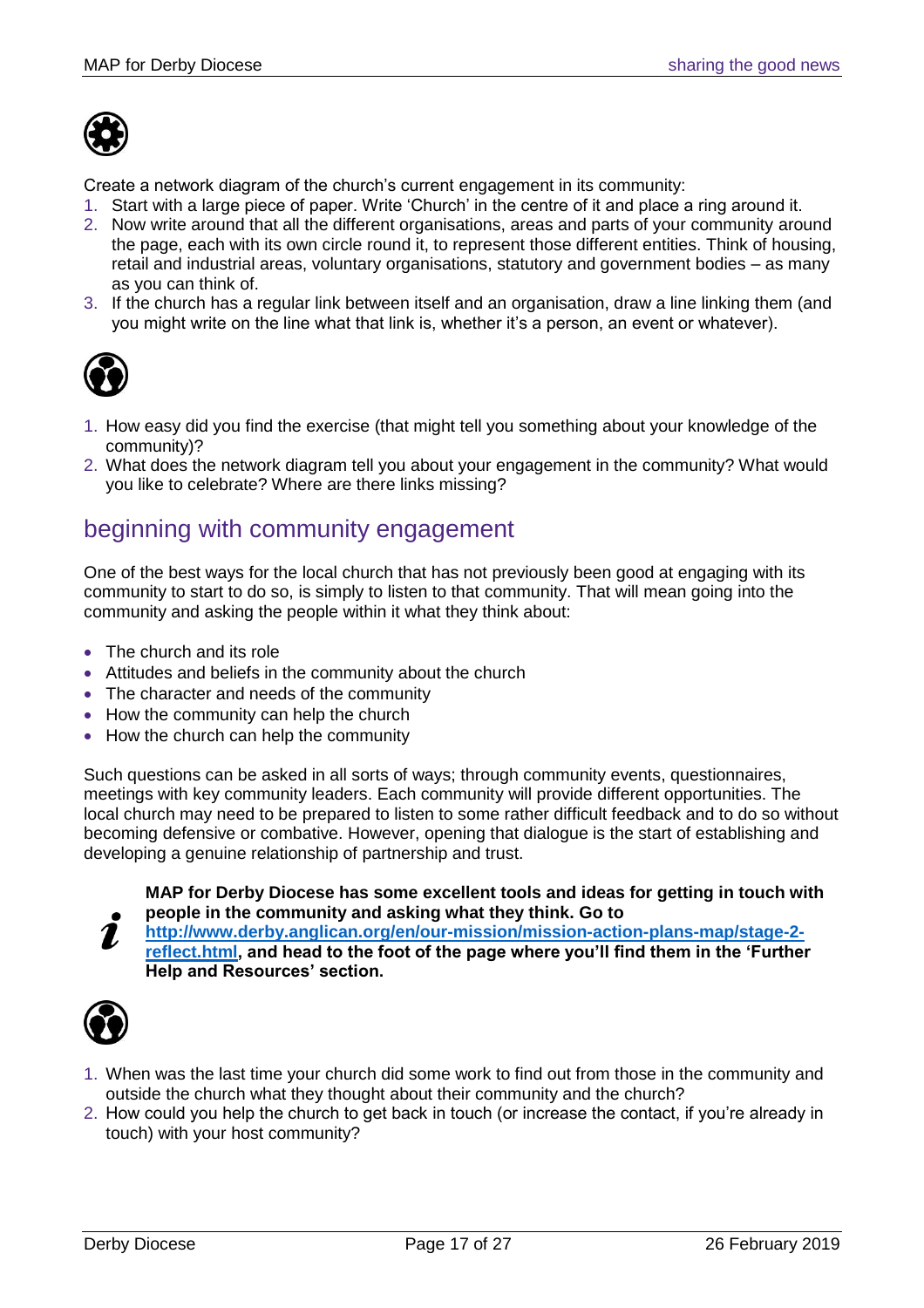## how people come to faith

## <span id="page-17-1"></span><span id="page-17-0"></span>the Engel Scale



The faith journey is both multi-staged and messy. It is too simplistic to suggest that there are only two stages of faith - 'non-Christians' (whom we evangelise) and 'Christians' (whom we do not). People have varying degrees of knowledge of, sympathy with and commitment to the Christian faith. A person's decision to give their life to Christ is one stage on that journey (albeit an important one).

The Engel Scale, which was developed by James F Engel from Wheaton College in the USA, attempts to encapsulate this journey. A modified version of this scale is shown below.



The Engel Scale can tend to suggest that the progression along a person's faith journey is linear, even and ordered. In reality, of course, people often stop for long periods at a particular point whilst moving rapidly through others, as well as moving back and forth. Different traditions and changing cultures may also mean identifying the individual stages differently.

Nevertheless, the point is that the population is much more nuanced than a simple binary model of 'Christian / Non-Christian' might suggest.

Understanding this makes a dramatic difference to the way in which we do evangelism. It means that not only are people coming from a variety of backgrounds, world views and attitudes, they are also coming at differing stages in their faith journey. Each person will have dissimilar needs; someone who has 'no awareness of God' will need something different than someone is close to 'acceptance of Christian truth'.



1. How do you respond to the idea of the Engel Scale? Does it accurately reflect your own faith journey, or those whom you know?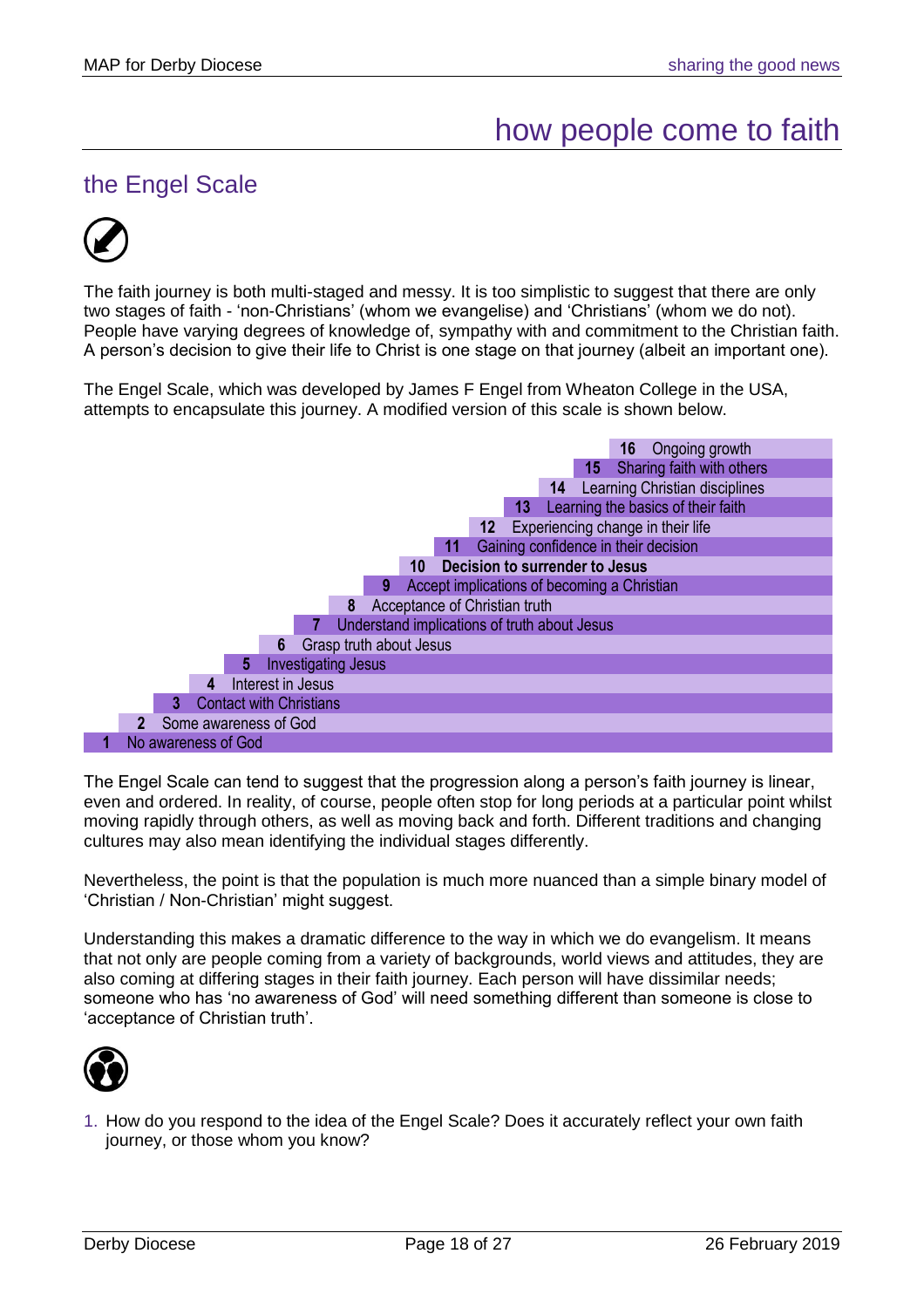

As you think about the Engel Scale, think about those whom you know who are still travelling towards having a faith in Jesus – and those who are journeying having discovered that faith for themselves. Pray that God will help them to move forward on their journey.

## <span id="page-18-0"></span>"Alpha no longer works"



Alpha is perhaps the best known of a range of different nurture courses designed to offer an opportunity for people to explore the Christian faith. Churches will often declare that, "Alpha no longer works," when they experience a drop-off in the number of people joining these courses.

Alpha is, of course, not the only such course, but most of them operate similarly to Alpha, for people who are at a certain point in their spiritual journey – roughly stages 5-8 on the Engel Scale above. However, most unchurched people in our society today are roughly at stages 1-3 on the same scale.

Our society has become increasingly secular, with knowledge of the Christian faith increasingly disappearing from our schools, homes and public life. Therefore, people's familiarity with the Christian faith has decreased significantly, meaning that a course such as Alpha (or the many like it) are not yet appropriate; many of those outside the church are just not ready for it. It's like employing an electrician to wire a property the foundations of which have yet to be laid.

Churches that offer a single course for all faith enquirers will inevitably find that they will only be able to reach a small section of those enquirers, because the course will not be appropriate for the rest. They need something else that caters for where they are on their faith journey.



**Liverpool Diocese have produced an excellent summary of a wide variety of different nurture courses for different traditions and situations. You can find it at [http://www.liverpool.anglican.org/userfiles/files/Making%20it%20Easier/processes/gr](http://www.liverpool.anglican.org/userfiles/files/Making%20it%20Easier/processes/growyourchurch/Nurture%20Courses.pdf) [owyourchurch/Nurture%20Courses.pdf.](http://www.liverpool.anglican.org/userfiles/files/Making%20it%20Easier/processes/growyourchurch/Nurture%20Courses.pdf)** 



- 1. Do you, or have you recently, run a 'nurture course' in your church?
- 2. If not, can you say why?
- 3. If you have, how effective do you feel it was, in terms of attracting people to come on it and helping people to move forward in their faith journey? What might the reasons be for your answers?

## <span id="page-18-1"></span>an evangelism programme



Nurture courses are still appropriate in many contexts and for many people – but they need to form a part of a wider mission and evangelism strategy, providing multiple entry points for those coming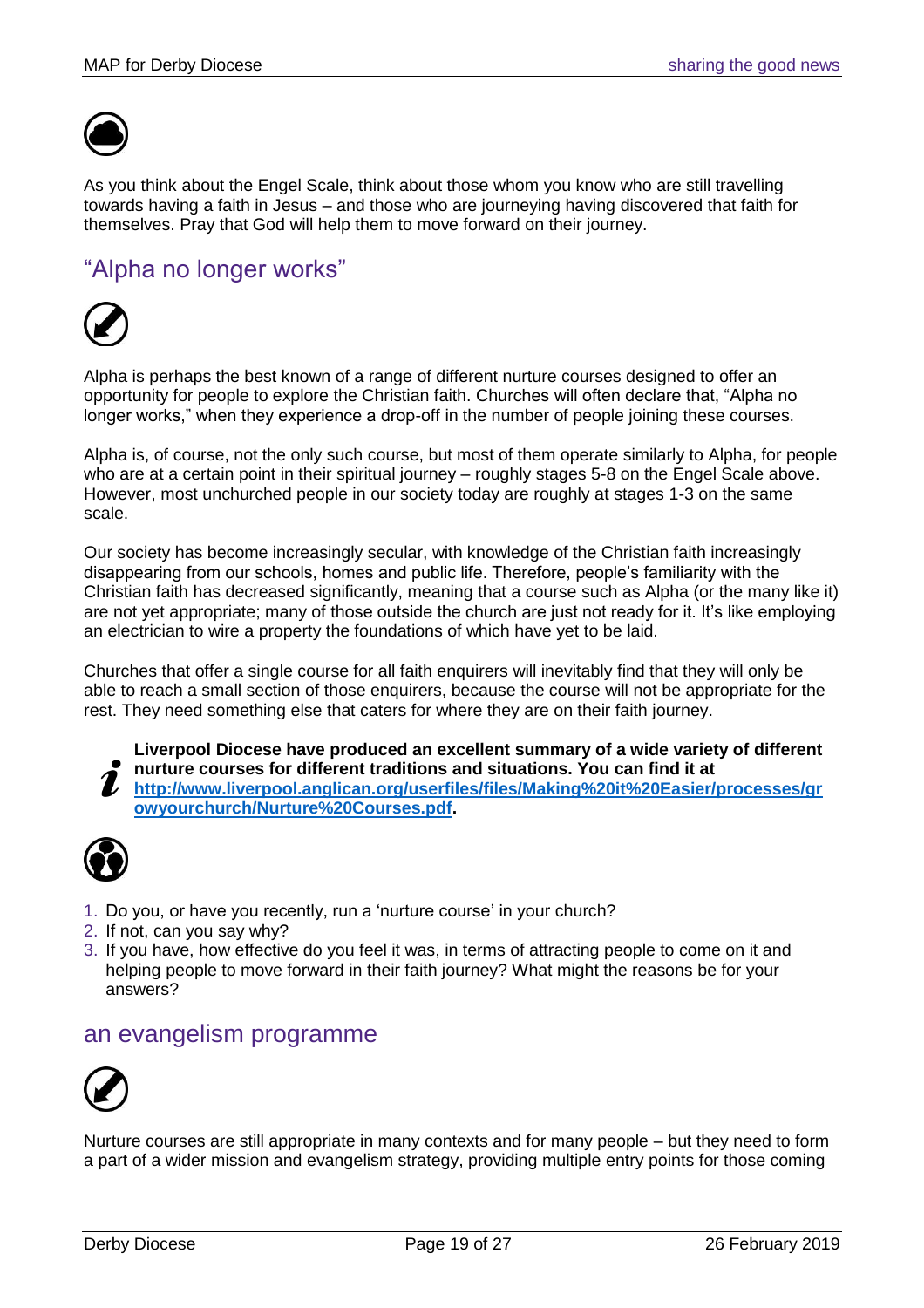at different stages, and allowing people to move from one stage to another with the appropriate support from the church in doing so.

Churches will need to ask themselves what they are providing for those coming at the various stages of their faith journey, forming those differing approaches into a coherent programme that provides a pathway to finding faith in Jesus Christ and for discipleship after that faith is found.

For example, near the start of the faith journey, the church will need a mix of *presence*, *proclamation* and *persuasion* events, each one offering an opportunity to move to the next:

#### • **Presence events**

A fun, engaging and social event designed simply to build relationships between the church and those outside the church (e.g. a quiz evening). Faith matters are not touched on as a part of the event, but those attending might be invited to an upcoming proclamation event.

#### • **Proclamation events**

An engaging social event at which a presentation of the Gospel will be given (e.g. a meal with a speaker). Those attending will be invited to an upcoming persuasion event.

#### • **Persuasion events**

A smaller, group gathering, offering the opportunity to explore and find out about the Christian faith, including the opportunity to ask questions (e.g. Alpha).

This doesn't cover all of the stages of the journey of faith, but it serves as an illustration as to how the parts of an evangelism strategy work together to form a coherent whole, offering the opportunity for people to move on to the next stage if they are ready to do so.

#### *The essential question for any church to ask concerning any event aimed at faith enquirers is, "What's the next step and how are we offering an opportunity for people to take it?"*

This may sound rather like a conveyor belt that is all rather too neat; and of course, many people would not take up the invitation to move to the next stage. People should never be pressured to do so, and neither should they be invited to an event under false pretences. If there is to be a presentation of the Gospel, or worship, or praying, that should be made clear so that they can make an informed choice about whether to go.

Another concern may be one of complexity for the church, particularly in contexts where it needs to cater for people from different communities and as well as different points along the journey of faith. All the more reason to ensure that the way the church approaches its evangelism is well thought out and coherent, rather than ad-hoc, so that it meets this complexity in the best way possible both for the church and for those whom it seeks to reach.

**Seasons of Invitation is the next stage on from Back to Church Sunday, helping** 

**churches to plan around well-known and understood festivals times when the** 

2 **church can be thinking about offering an invitation to come to church. You can find out more, and how to get involved, at [http://seasonofinvitation.co.uk.](http://seasonofinvitation.co.uk/)** 

### *the whole church together*

Offering a coherent programme for evangelism will mean that, as Christians witness to their friends and neighbours, they always have something to which they can invite those friends to take them further. Otherwise, they are likely to feel that all the responsibility for the evangelism of the church lies with them and become discouraged.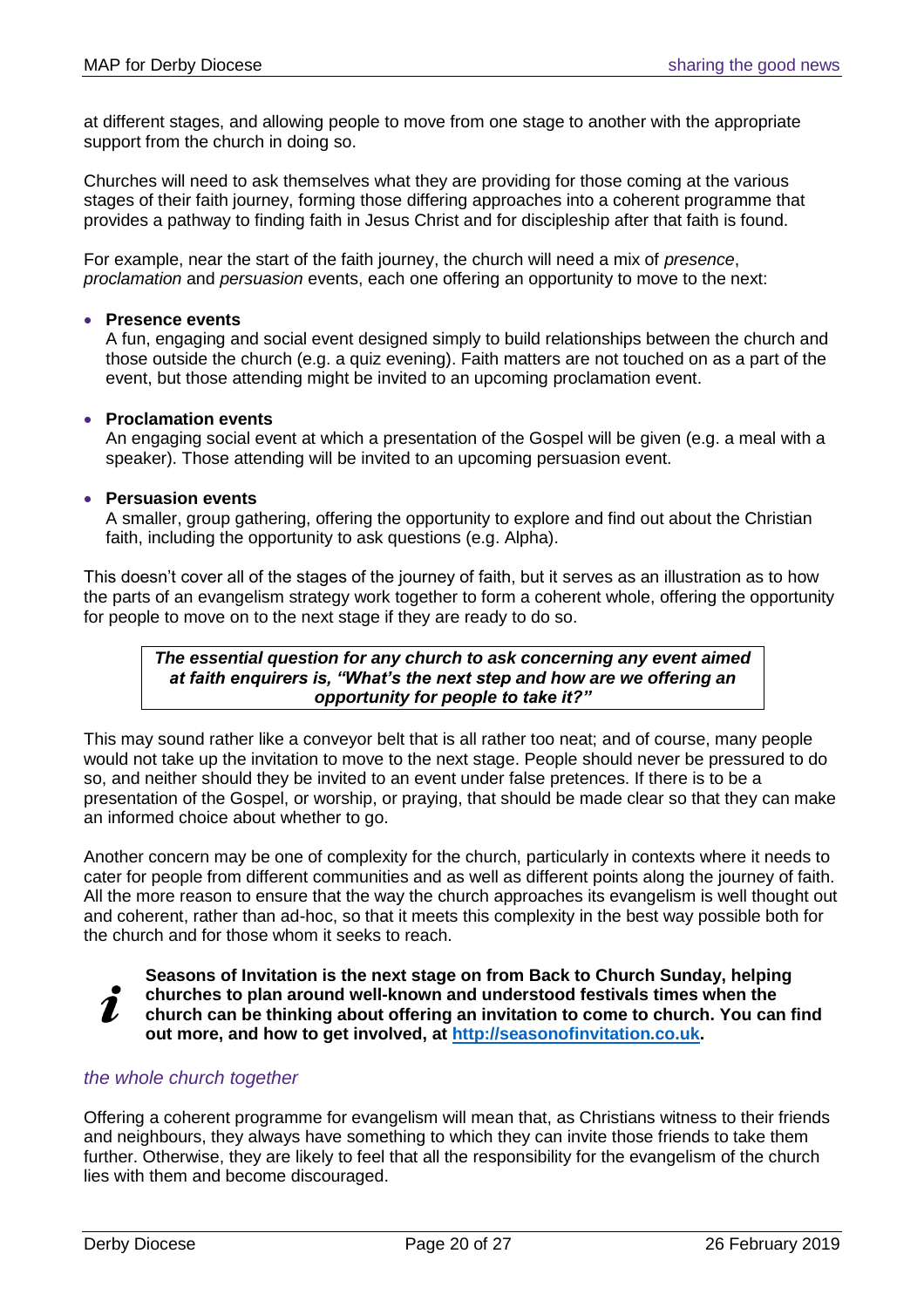Churches with small congregations and limited resources might be daunted by the evangelism task as it is today. They will need the help of other churches, so that the load can be shared (for example, churches within the benefice taking responsibility for certain parts of the programme).

*Individual Christians and local churches need never feel alone in the task of witness and evangelism. Evangelism is a task for the whole body of Christ together.*

#### *central and long term*

One final implication of the way people come to faith is that we can no longer do short-term evangelism, expending a large effort for a week or two and then putting evangelism on the back burner until next year's extravaganza, and expect it to be effective.

People's journey to faith usually takes a significant amount of time. Although God's Holy Spirit can work in any person at any time so that they come to faith immediately, more often it will take several positive and significant encounters with the Christian faith through Christians before someone will come to faith for themselves. In addition, if people are looking for authenticity and experience of a faith that works, those encounters will need to come out of genuine relationships with individuals whom they can see living out faith.

This adds further impetus, alongside the fact that making disciples is central to God's purpose for his Church, to ensuring that mission and evangelism is not an 'add on' to normal church life but an integral, long term and core part of the church's activity. It follows, therefore, that the events to which members of the church invite their friends cannot be one off or ad hoc. They need to be regularly and predictably provided, so that members of the worshipping community may share their faith story, confident that there will be an appropriate event to which they can invite their friend.



What were the key steps in your own faith journey? Who was it who helped you at each of these steps? Give thanks to God for those who helped you on your own journey, and ask him to give you the opportunity to be that key person for someone else.



Describe together your evangelism programme as it is now. It might help to draw it up like the Engel Scale.

What are you offering for those at each stage? Now think about how you might start to 'fill in the gaps' as a church. Remember, you can work with other churches (both across the deanery and in other denominations) to ensure that there is always something in answer to the question, 'What's next?'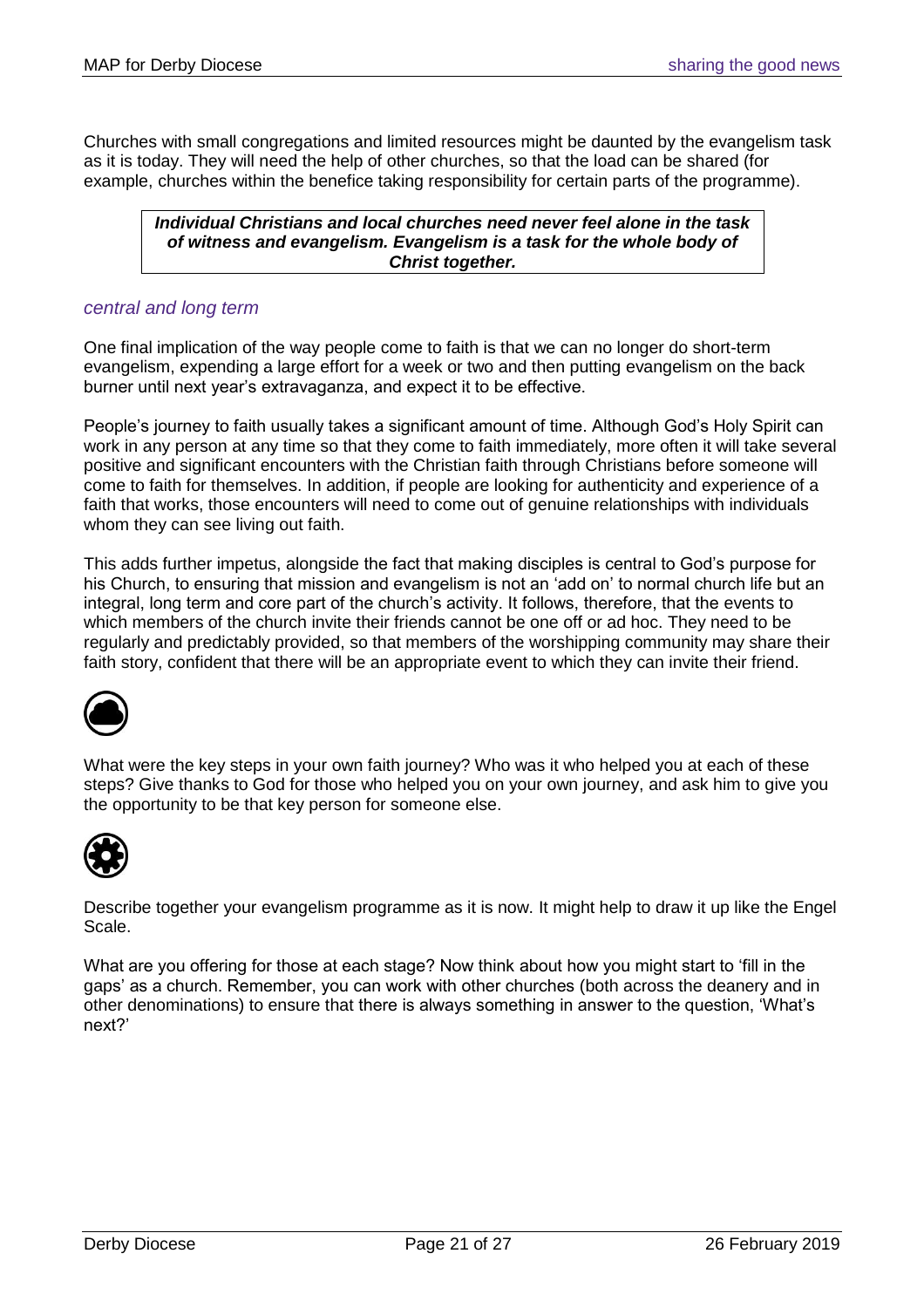## welcome, integration and discipleship

<span id="page-21-0"></span>

How we welcome and integrate newcomers into the church is key to any evangelism strategy. As we share the Good News of Jesus Christ with others in word and action, we would expect them to respond (we hope!) This means that, sooner or later, new people that we haven't seen before are going to come into our church. If we cannot find ways to offer them a warm welcome, excellent hospitality and a place at the heart of the church, then our evangelism will be for naught.

"Only a truly welcoming church can get the most out of an evangelist."<sup>5</sup>

This is more than just a smile at the door as we hand out the hymn books. Bob Jackson and George Fisher write in the introduction to their Everybody Welcome course:

*True welcome is about active encouragement into the heart of the community of the church, and its job is not done until someone is completely at home, a valued, contributing member of the Body of Christ.*<sup>6</sup>

1

**The Everybody Welcome course is a great introduction for churches. Over six weeks (five for the whole congregation plus an extra session for the welcome team) it leads the church through various aspects of welcoming visitors and newcomers. For more information and to find additional resources for the course, you can go to** 

**[https://www.chpublishing.co.uk/features/everybody-welcome.](https://www.chpublishing.co.uk/features/everybody-welcome)** 

### <span id="page-21-1"></span>welcome



Everybody is involved in the welcome of the church. Although it's a good idea to have a team that is particularly gifted in hospitality and welcoming people to lead the way, you never know who a newcomer is going to come across! The same is true for welcome as it is for witness and evangelism; some are gifted, everybody is involved.

Considering the welcome of the church will involve many aspects, for example:

- Good facilities, particularly for children, families and those with special needs
- Clear signage (inside and outside the church) so the newcomer knows where to go
- An open, inviting space that is not threatening
- People who seek out the stranger and involve them in what's going on
- Visitor friendly literature and liturgy which is easy to follow
- A place to go to find information, and the right information available when you get there
- A welcome team to lead the way and ensure welcome happens effectively

 $\overline{a}$ 

<sup>5</sup> Everybody Welcome Leaders' Manual - Kindle Edition, *Bob Jackson & George Fisher*, (CHP, London, 2009), Loc 199

<sup>6</sup> Everybody Welcome Leaders' Manual - Kindle Edition, *Bob Jackson & George Fisher*, (CHP, London, 2009), Loc 146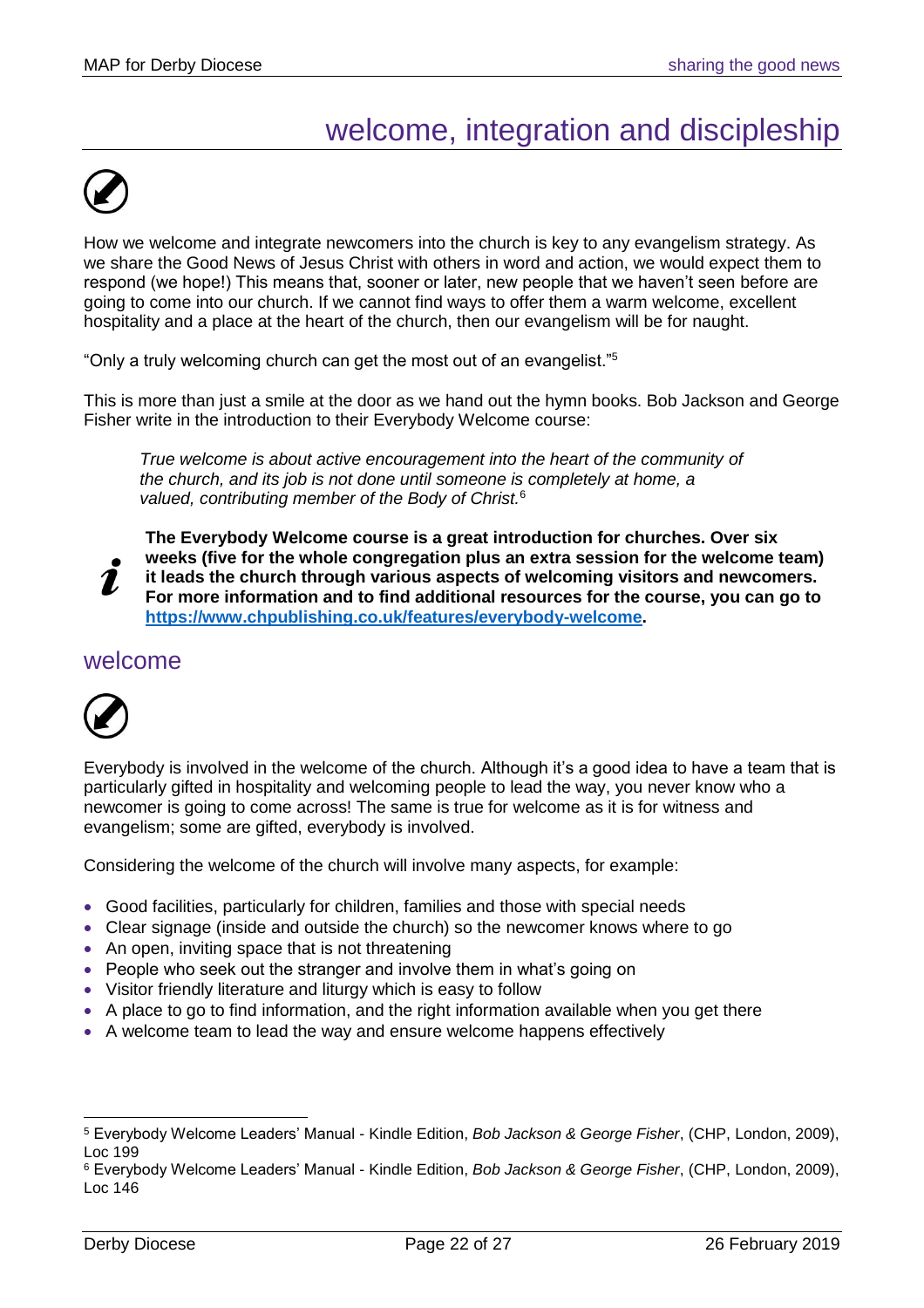

1. Many churches will say that they are welcoming… but sometimes that's because those who regularly come feel welcome. What steps have you taken in your church to make sure that newcomers receive a warm welcome and are made to feel at home?

## <span id="page-22-0"></span>integration



All too often, the way churches seek to integrate people into the church is to find them a job to do. This is partly because we're in a constant state of desperation as we try to fill the vacancies on our rotas and in our committees. Consequently, almost as soon as newcomers are through the door they are asked if they will stand for the PCC or help in the Sunday school.

However, our culture today is not one of commitment and lives are busy. People need to feel like they belong before they serve, not the other way around. So, offering a them a job to do or a committee to sit on is likely to scare them off, not draw them in.

Instead, churches need to establish ways in which newcomers can find and develop real friendships that are meaningful. It is these relationships that will draw them into the church and convince them to stay. People today won't commit to an institution, but they will commit to friends.

That's unlikely to happen on a Sunday morning, where there is little time to talk meaningfully and where there are usually too many people to get to know. Some churches offer a welcome event, where people who are new can come and meet each other and those from the church in a more relaxed environment, usually over food. Other churches will offer a small group programme, such as home groups, where people can get to know a smaller group better. All these help people to feel fully a part of the church.



1. Some once said, "I don't want a friendly church – I want a church where I can make friends." Many churches say that they are friendly… but is your church one where newcomers can easily make friends?

## <span id="page-22-1"></span>discipleship



*<sup>12</sup>For though by this time you ought to be teachers, you need someone to teach you again the basic elements of the oracles of God. You need milk, not solid food; <sup>13</sup>for everyone who lives on milk, being still an infant, is unskilled in the word of righteousness.* Hebrews 5.12-13

It is important to realise that, just as the decision to become a Christian is by no means the start of the faith journey, neither is it the end. We have already seen the close link between evangelism and discipleship, and the second mark of mission is to teach, baptise and nurture new believers.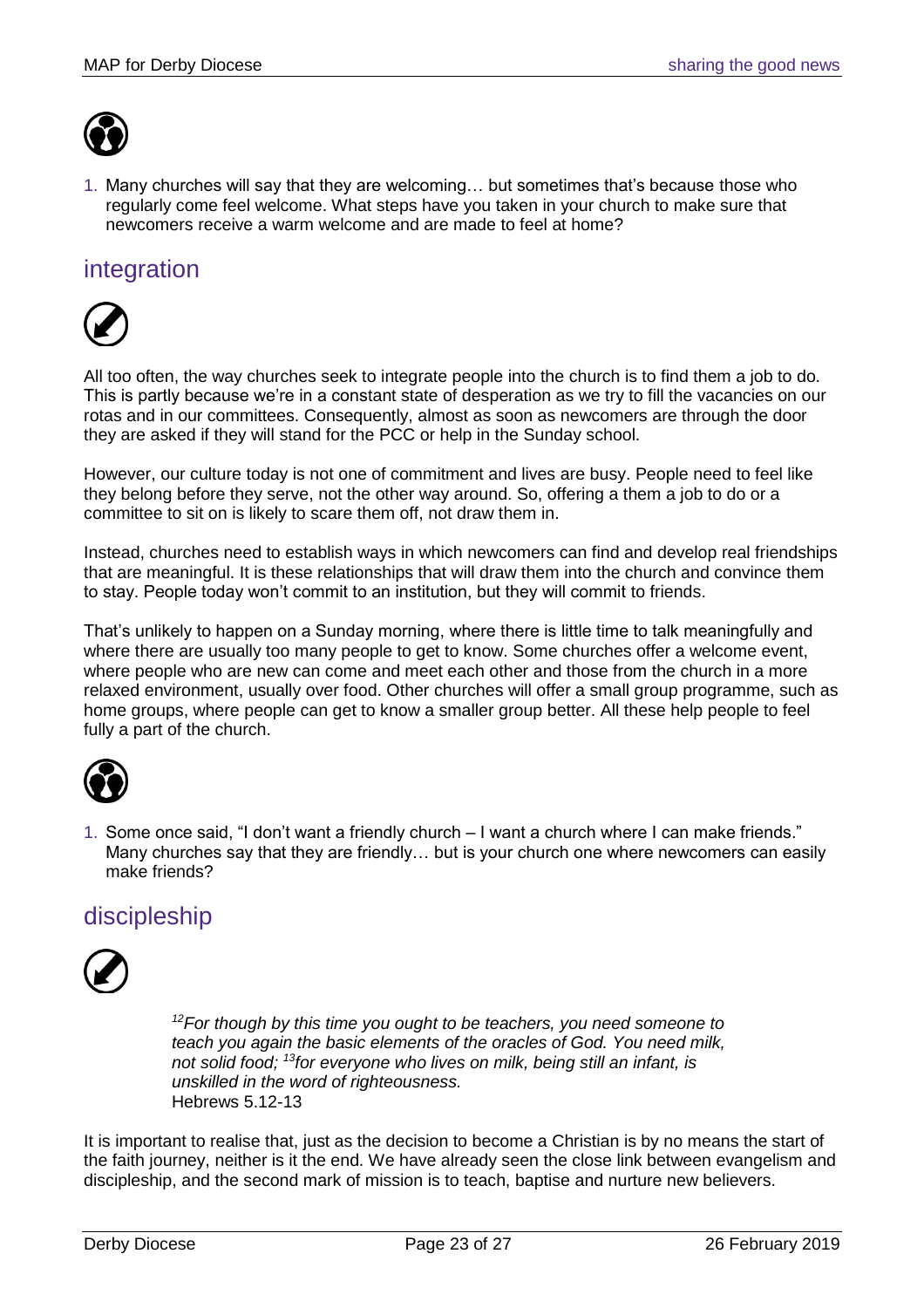Churches enable the nurture of new Christians in diverse ways. Sometimes this is very informal, perhaps through a developing friendship with a more mature Christian (a type of Christian 'mentoring'), or through more formal courses and events. Both the Pilgrim<sup>7</sup> and Emmaus<sup>8</sup> nurture courses, which have a similar purpose to Alpha, also have further 'modules' designed to lead new Christians through the basics of living out their faith. Alpha have also developed follow-on courses from their initial course, and many churches run 'Beta' courses that they have written themselves.

However the church achieves it, there must be an answer to the question 'So where do I go from here?' for new Christians. Otherwise, we will be in danger of becoming a church of milk drinkers; spiritually immature, yet to be released into the fulness of what it means to follow Jesus Christ and serve in the Kingdom of God.



Who has been important in nurturing your faith? Give thanks for them in prayer, and ask God that he might give you opportunities to nurture others in the way that you have.



- 1. How are new Christians or newcomers encouraged to grow in faith in your church?
- 2. What could you do to make this happen more effectively?

<sup>7</sup> <http://www.pilgrimcourse.org/>

<sup>8</sup> <https://www.chpublishing.co.uk/uploads/documents/0715149946.pdf>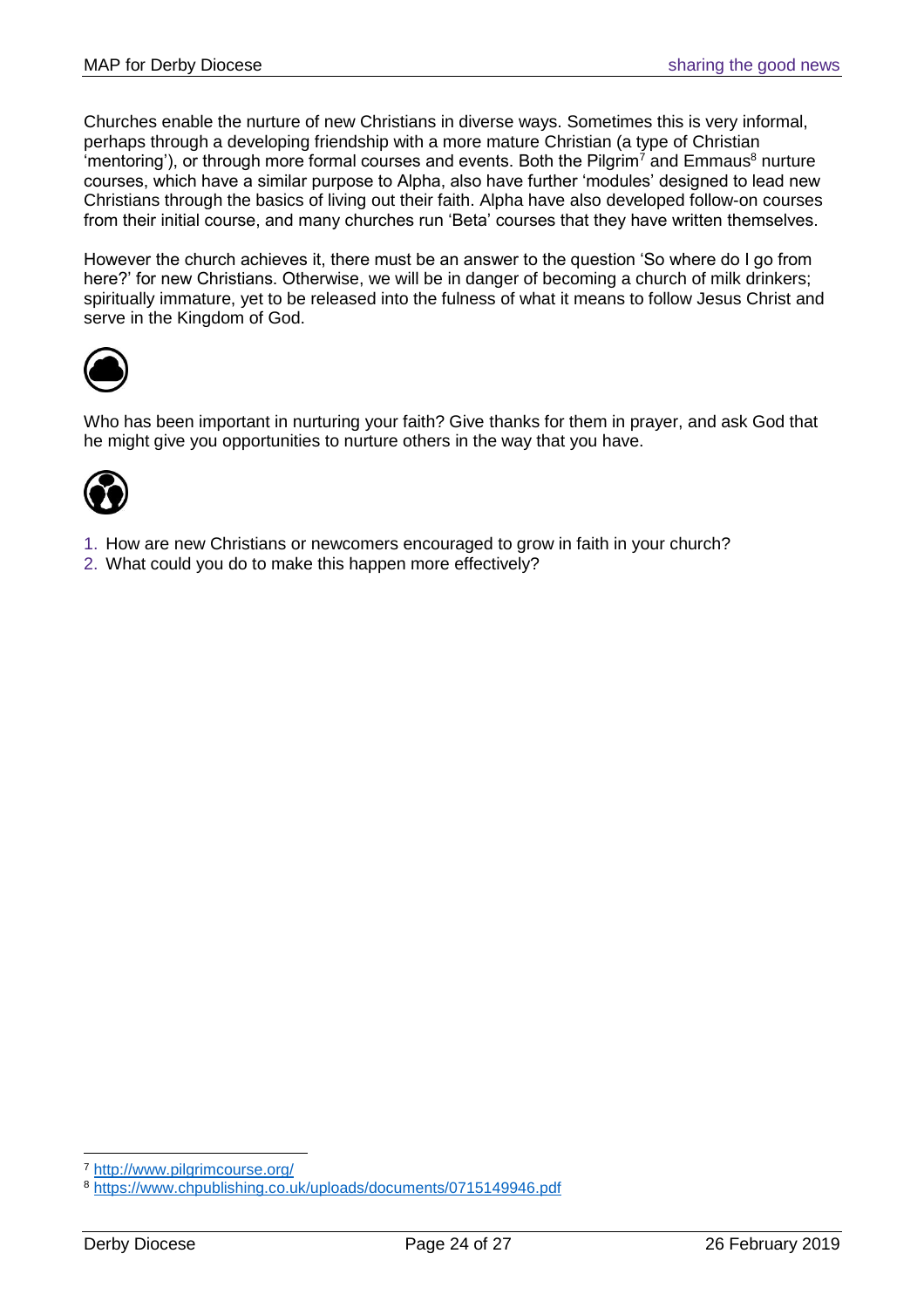## measuring success in evangelism

<span id="page-24-0"></span>

Sadly, although they may not say so in quite these bald terms, it is true that many churches have 'tried evangelism and found it didn't work'. Consequently, the church as a whole, perhaps even the leadership, will give up on evangelism as too hard in our current culture and climate.

Often, this is because we have judged the success or failure of our evangelism by measuring the increase in attendance in the church. This isn't appropriate for a variety of reasons.

- 1. **Seeing church attendance as the only measure implies an incorrect motivation** When asked what the objective of mission or evangelism is, churches are likely to respond with something like, 'to get more people into church'. If we see the purpose of evangelism as getting more people into church, then we will measure church attendance. Evangelism, as the Archbishop of Canterbury Justin Welby has said, is not a survival strategy.<sup>9</sup> We expect and pray that the number of those coming to church will grow as a result of the whole mission of God. However, this is not our primary motivation. Our motivation is to proclaim and demonstrate the good news of Jesus Christ and allow people an opportunity to respond to it, because that is God's mission. Our measures need to be derived from this vision and motivation.
- 2. **We are not asked by God to get people to respond to the good news of Jesus Christ** People's response is concerned with a work of God's Holy Spirit in them. God brings people to faith, not us (Act 2.47b). He has not asked us to do this, because we are incapable of doing so. Our job is to demonstrate and proclaim the good news of Jesus Christ and give people the opportunity to respond to God's Holy Spirit working in them.

#### 3. **For most people, the next step is unlikely to be a commitment to Jesus Christ**

We have also seen that people are on various stages of their faith journey. For some, to expect them to surrender their life to Jesus is unrealistic (humanly speaking). Their next step may be to grasp the truth about Jesus. If we measure only by whether they have 'made a commitment', then we will convince ourselves that we have failed and won't recognise the significant moves toward God that have already been made.

#### 4. **Not everyone who comes to faith will attend our church**

Sometimes as we share the good news of Jesus Christ, they will respond but, for a variety of reasons, may join a different worshipping community. We must be careful not to see that as failure or be jealous because another church community has 'poached our new Christian'.

Therefore, to measure the success of an evangelism strategy purely by measuring church attendance is both inaccurate and inappropriate.

Any evangelism strategy must carefully consider what the true objective of implementing the strategy is, and then find more appropriate and effective ways of measuring whether this objective is being achieved. We need ways of understanding, for example, whether:

- Our people confident in sharing their faith story
- We are offering invitations for people to explore faith
- We are holding events at which those who are not churchgoers would feel comfortable
- Our Sunday worship is accessible to visitors and guests?

<sup>9</sup> The Archbishop of Canterbury's Lambeth Lecture, Lambeth Palace, 4th March 2015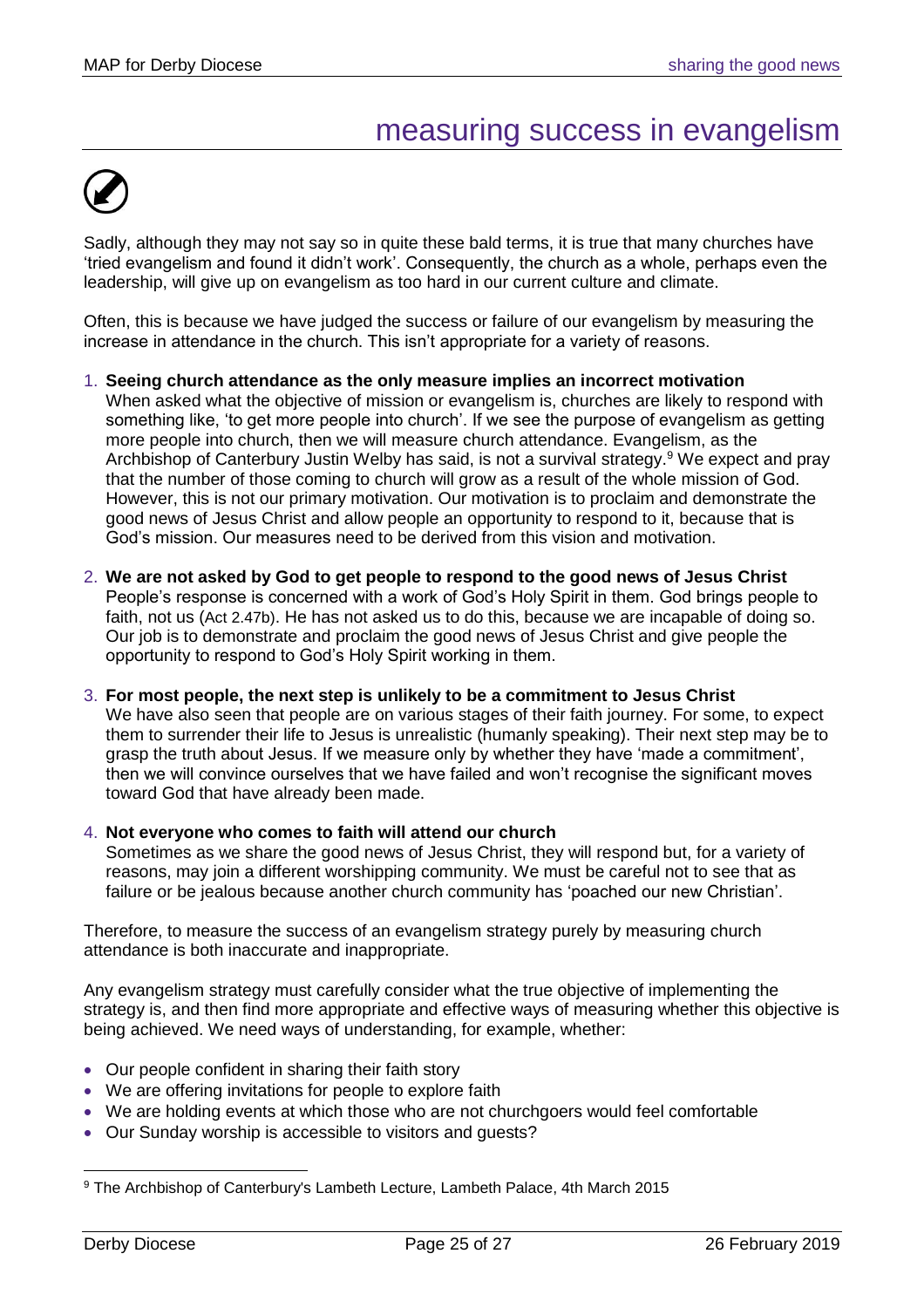- Our evangelism is contextually appropriate
- We are offering opportunities for people at differing stages on the faith journey
- We are a church where people can make friends (as opposed to simply a 'friendly' church)
- We nurture our new Christians well

Having said all this, we believe and trust that if we are faithful in presenting the gospel, then God will, in his time, bring people to faith. We should expect the church to grow! If it does not, it should not lead us to abandon our evangelism, but rather to honestly ask ourselves the question, "Is there something more or different we should be doing?"



- 1. Is yours a church that has 'tried evangelism but it didn't work'?
- 2. How have you measured the success of your evangelism in your church up to now?
- 3. What changes could you make in the church to ensure that you use good measures for success?
- 4. How will you communicate those changes in the church?